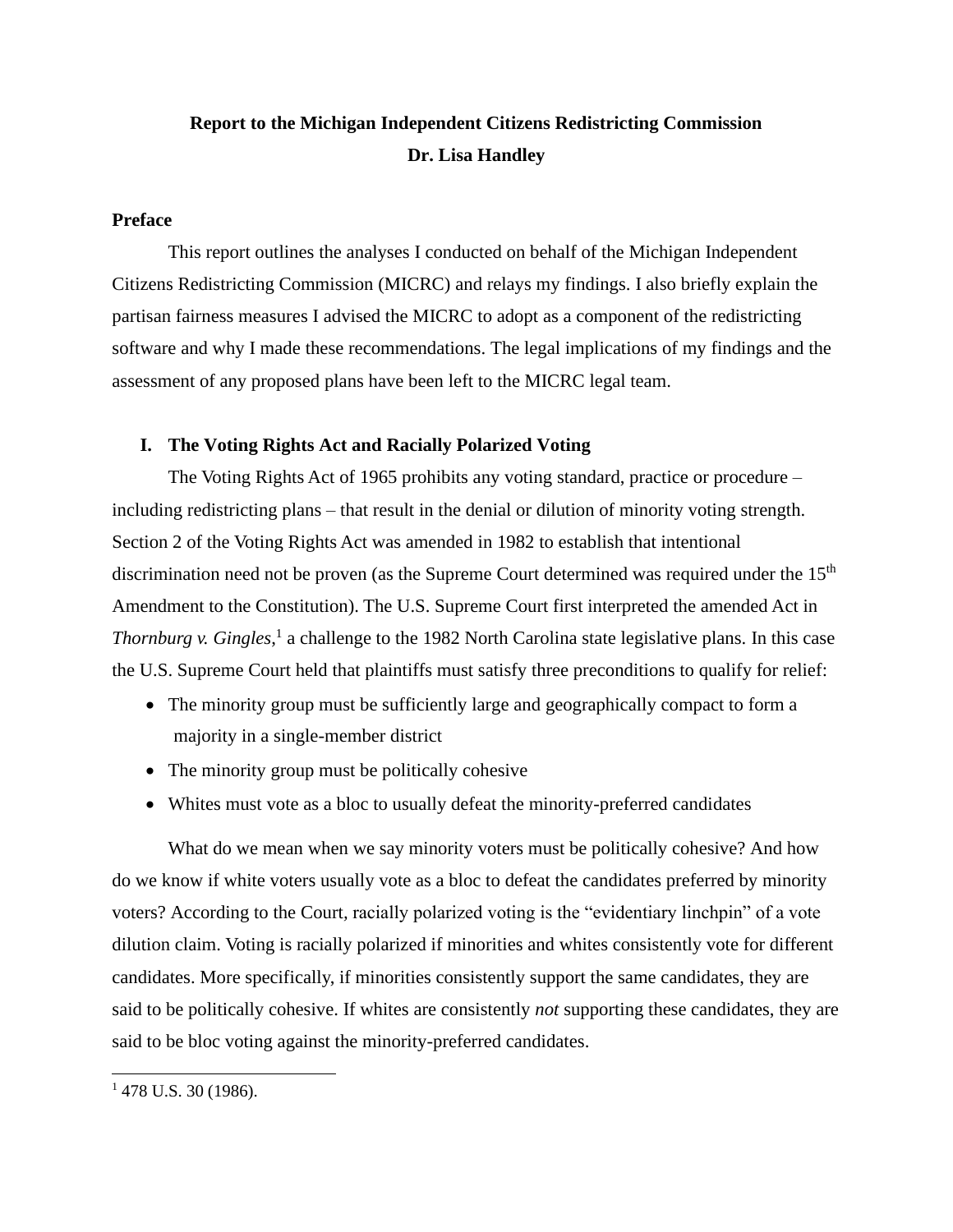The Voting Rights Act requires a state or local jurisdiction to create districts that provide minority voters with an opportunity to elect their candidates of choice if voting is racially polarized and the candidates preferred by minority voters usually lose. If districts that provide minority voters with the opportunity to elect their preferred candidates already exist, these must be maintained.

### **A. Analyzing Voting Patterns by Race**

An analysis of voting patterns by race serves as the foundation of two of the three elements of the "results test" as outlined in *Gingles*: a racial bloc voting analysis is needed to determine whether the minority group is politically cohesive; and the analysis is required to determine if whites are voting sufficiently as a bloc to usually defeat the candidates preferred by minority voters. The voting patterns of white and minority voters must be estimated using statistical techniques because direct information the race of the voters is not, of course, available on the ballots cast.

To carry out an analysis of voting patterns by race, an aggregate level database must be constructed, usually employing election precincts as the units of observation. Information relating to the demographic composition and election results in these precincts is collected, merged and statistically analyzed to determine if there is a relationship between the racial composition of the precincts and support for specific candidates across the precincts.

*Standard Statistical Techniques* Three standard statistical techniques have been developed over time to estimate vote choices by race: homogeneous precinct analysis, ecological regression, and ecological inference.<sup>2</sup> Two of these analytic procedures – homogeneous precinct analysis and ecological regression – were employed by the plaintiffs' expert in *Gingles*, have the benefit of the Supreme Court's approval in that case, and have been used in most subsequent voting rights cases. The third technique, ecological inference, was developed after the *Gingles*  decision and was designed, in part, to address some of the disadvantages associated with ecological regression analysis. Ecological inference analysis has been introduced and accepted in numerous court proceedings.

<sup>2</sup> For a detailed explanation of homogenous precinct analysis and ecological regression see Bernard Grofman, Lisa Handley and Richard Niemi, *Minority Representation and the Quest for Voting Equality*  (Cambridge University Press, 1992). See Gary King, *A Solution to the Ecological Inference Problem* (Princeton University Press, 1997) for a more detailed explanation of ecological inference.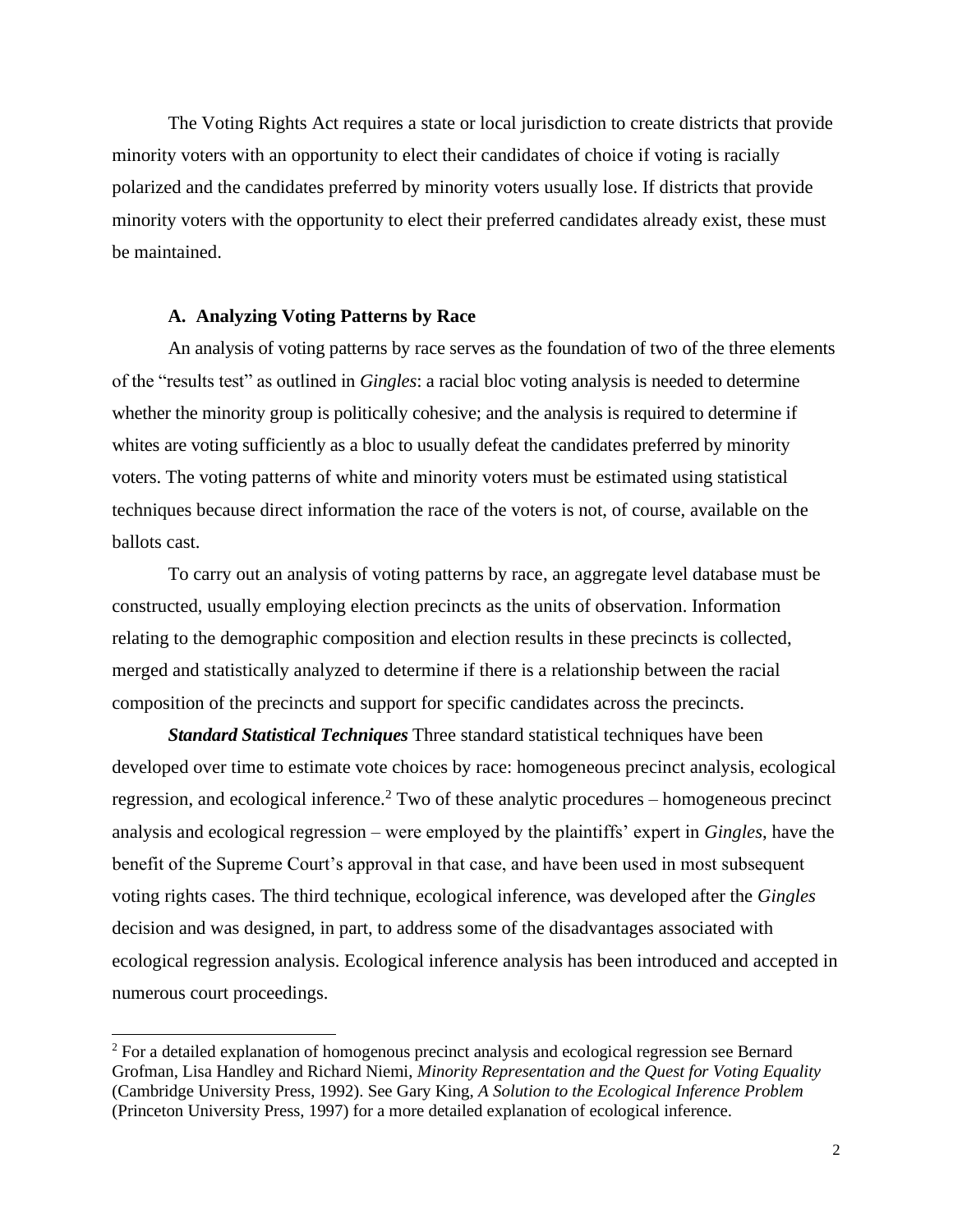Homogeneous precinct (HP) analysis is the simplest technique. It involves comparing the percentage of votes received by each of the candidates in precincts that are racially or ethnically homogeneous. The general practice is to label a precinct as homogeneous if at least 90 percent of the voting age population is composed of a single race.<sup>3</sup> In fact, the homogeneous results reported are not estimates – they are the actual precinct results. However, most voters in Michigan do not reside in homogeneous precincts and voters who reside in homogeneous precincts may not be representative of voters who live in more racially diverse precincts. For this reason, I refer to these percentages as estimates.

The second statistical technique employed, ecological regression (ER), uses information from all precincts, not simply the homogeneous ones, to derive estimates of the voting behavior of minorities and whites. If there is a strong linear relationship across precincts between the percentage of minorities and the percentage of votes cast for a given candidate, this relationship can be used to estimate the percentage of minority (and white) voters supporting the candidate.

The third technique, ecological inference (EI), was developed by Professor Gary King. This approach also uses information from all precincts but, unlike ecological regression, it does not rely on an assumption of linearity. Instead, it incorporates maximum likelihood statistics to produce estimates of voting patterns by race. In addition, it utilizes the method of bounds, which uses more of the available information from the precinct returns as well as providing more information about the voting behavior being estimated.<sup>4</sup> Unlike ecological regression, which can produce percentage estimates of less than 0 or more than 100 percent, ecological inference was designed to produce only estimates that fall within the possible limits. However, EI does not guarantee that the estimates for all of the candidates add to 100 percent for each of the racial groups examined.

In conducting my analysis of voting patterns by race in statewide elections in Michigan, I also used a more recently developed version of ecological inference, which I have labeled "EI

 $3$  If turnout or registration by race is available, this information is used to identify homogenous precincts.

<sup>4</sup> The following is an example of how the method of bounds works: if a given precinct has 100 voters, of whom 75 are Black and 25 are white, and the Black candidate received 80 votes, then at least 55 of the Black voters voted for the Black candidate and at most all 75 did. (The method of bounds is less useful for calculating estimates for white voters in this example as anywhere between none of the whites and all of the whites could have voted for the candidate.)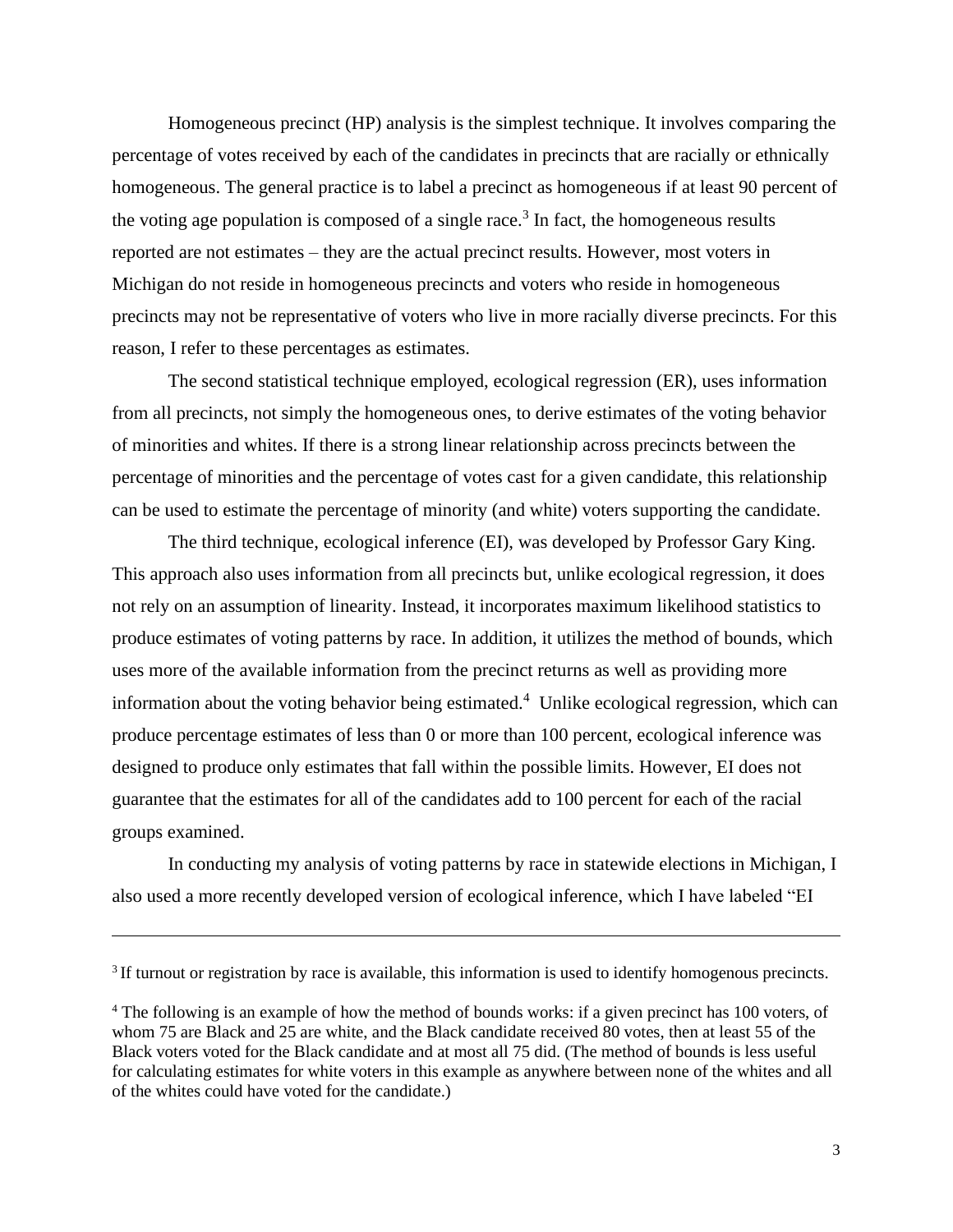RxC" in the summary tables found in the Appendices at the end of the report. EI RxC expands the analysis so that more than two racial/ethnic groups can be considered simultaneously. It also allows us to take into account differences in the relative rates of minority and white turnout when, as is the case in Michigan, we do not have turnout by race but instead must rely on voting age population by race to derive estimates of minority and white support for each of the candidates.

*Database* To analyze voting patterns by race using aggregate level information, a database that combines election results with demographic information is required. This database is almost always constructed using election precincts as the unit of analysis. The demographic composition of the precincts is based on voter registration or turnout by race/ethnicity if this information is available; if it is not, then voting or citizen voting age population is used. Michigan does not collect voter registration data by race and therefore voting age population (VAP) by race and ethnicity as reported in the PL94-171 census redistricting data was used for ascertaining the demographic composition of the precincts.<sup>5</sup>

The precinct election returns for the general elections, as well as precinct shape files, census block-to-precinct assignment files, 6 and election results disaggregated to the block level were supplied by the Michigan Secretary of State. The Democratic primary results had to be collected county by county and were either downloaded directly or cut and pasted from pdf files.

*Geographic areas* Producing reliable estimates of voting patterns by race requires an adequate number of minority and white voters, an adequate number of election precincts, and sufficient variation in the percentage of minority and white voters across the precincts. Only a few counties in Michigan satisfied these conditions, and only for one group of minority voters – Black voters. It was not possible to produce reliable statewide or countywide estimates for Hispanic or Asian voters in Michigan. However, estimates for Hispanics, as well as some additional minority groups, were produced for very localized areas in Michigan and this analysis is discussed below in a separate section entitled "Voting Patterns of Minority Voters other than Black Voters." As a

<sup>&</sup>lt;sup>5</sup> Since the only minority group sufficiently large enough in the State of Michigan to produce estimates of voting patterns is Black residents and there is not a high non-citizenship rate to account for when conducting the analysis, estimates of citizen voting age population by race were not included in the database.

<sup>6</sup> Shape files and block-to-precinct equivalency files made it possible to account for changes in precinct boundaries, and therefore precinct demographics, over time.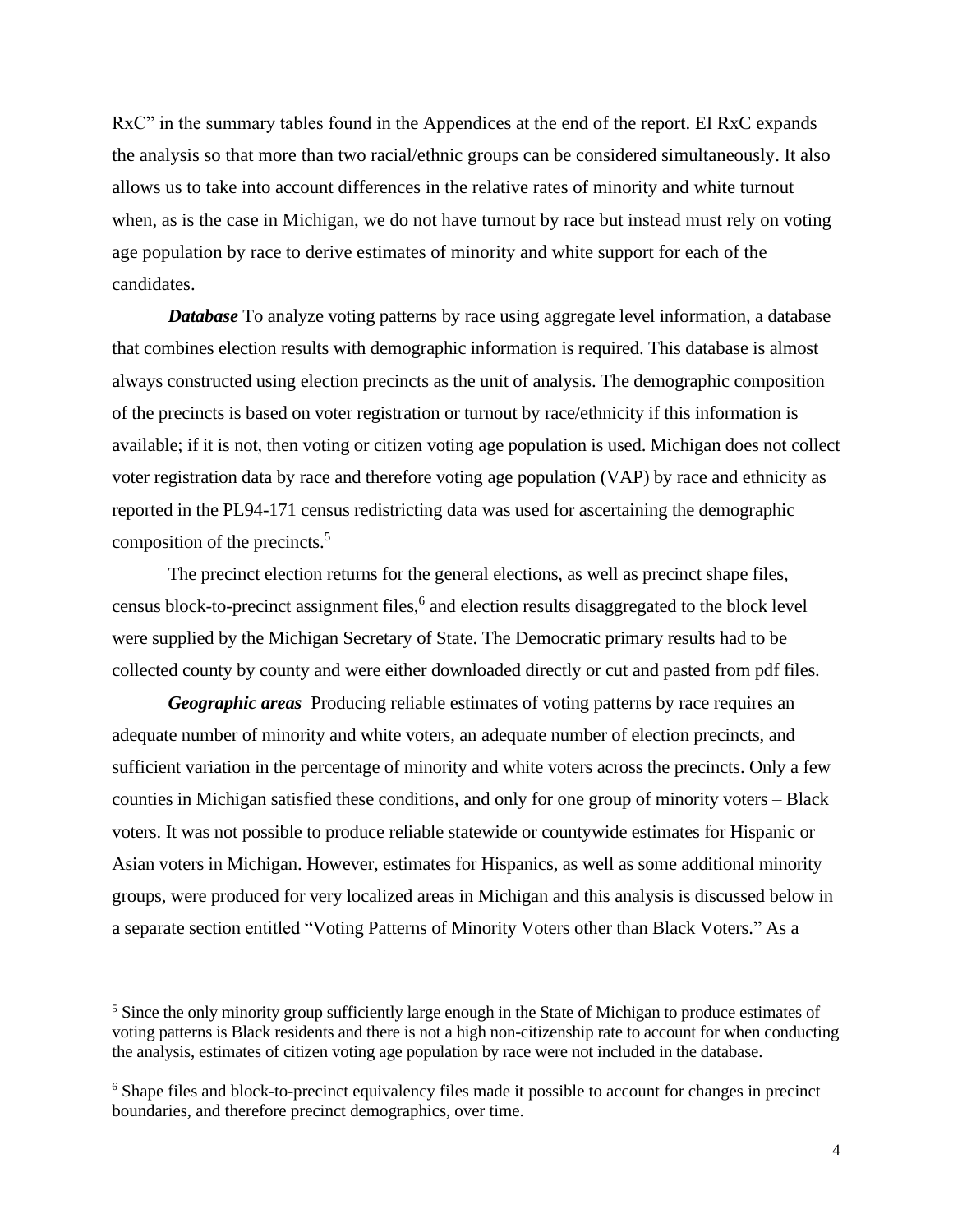consequence of the three limitations listed above, I was able to reliably estimate the voting patterns of Blacks and whites statewide and in the four counties: Wayne, Oakland, Genesee, and Saginaw.

*Elections analyzed* All statewide elections held in the State during the preceding decade (2012-2020) were analyzed, both for voters within the state as a whole and in the four counties that had a sufficient number of Black VAP conduct the analysis – Wayne, Oakland, Genesee, and Saginaw. The general elections analyzed included: U.S. President (2012, 2016, 2020), U.S. Senate (2012, 2014, 2018, 2020), and the statewide offices of Governor, Secretary of State, and Attorney General in 2014 and 2018.

Four of these contests included African American candidates:<sup>7</sup> the 2012 presidential election, the 2014 election contest for Secretary of State, and the U.S. Senate contests in 2018 and 2020. Only two of these four contests included African American candidates supported by Black voters, however: Barack Obama in his bid for re-election in 2012 and Godfrey Dillard in his race for Secretary of State in 2014. John James, an African American Republican who ran for U.S. Senate in 2018 and 2020, was not the candidate of choice of Black voters. In addition, two election contests included African American candidates as running mates: the 2018 gubernatorial race in which Garlin Gilchrist ran for Lieutenant Governor and Gretchen Whitmer as Governor, and the 2020 presidential race in which Kamala Harris ran for Vice President. Both sets of running mates were strongly supported by Black voters.

There was only one statewide Democratic primary for statewide office the previous decade: the 2018 race for governor. I analyzed this Democratic primary (as well as congressional and state legislative Democratic primaries) and not Republican primaries because the overwhelming majority of Black voters who choose to vote in primaries cast their ballots in Democratic rather than Republican primaries. As a consequence, Democratic primaries are far more probative than Republican primaries for ascertaining the candidates preferred by Black voters.<sup>8</sup> Moreover, this

 $\frac{7}{10}$  Courts consider election contests that include minority candidates more probative than contests that include only white candidates for determining if voting is racially polarized. This is because it is not sufficient for minority voters to be able to elect their candidates of choice only if these candidates are white. On the other hand, it is important to recognize that not all minority candidates are the preferred candidates of minority voters.

<sup>&</sup>lt;sup>8</sup> In addition, producing reliable estimates for Black voters in Republican primaries would not have been possible.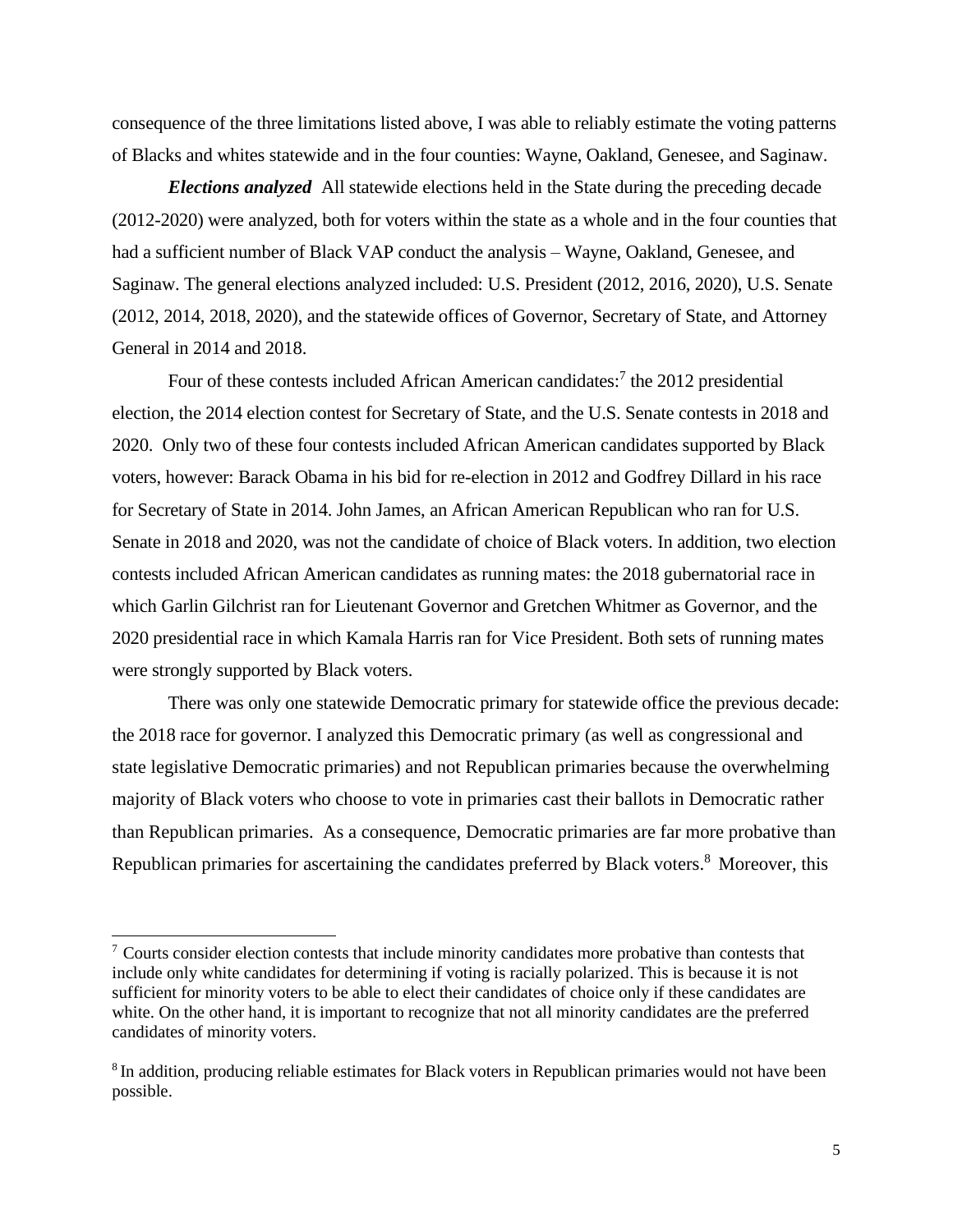primary included two minority candidates: Abdul El-Sayed, who is of Egyptian descent, and Shri Thanedar, who is Indian-American.

In addition to these statewide elections, I also analyzed recent congressional and state legislative elections in districts that fell within Wayne, Oakland, Saginaw and Genesee Counties and had a Black VAP that was large enough to produce reliable estimates.<sup>9</sup> Because of the very substantial changes in district boundaries between the current district boundaries and any of the proposed district plan boundaries, these election contests cannot be considered indicative of voting patterns in any proposed districts. However, they are important for at least two reasons. First, although few minority candidates ran for office statewide, there were many who ran in legislative elections, especially in Wayne County. Second, while there was only one statewide Democratic primary conducted over the course of the previous decade, there have been numerous recent Democratic primaries for congressional and state legislative office.

### **B. Statewide and County Results**

Table 1, below, lists the number of statewide election contests that were racially polarized, both for Michigan as a whole, and for each of the four counties considered individually. This tabulation is based on the racial bloc voting summary tables found in Appendix A. The second column indicates the number of contests that included African American candidates that were polarized (over the total number of contests with African American candidates), the third column is the number of statewide general elections (out of the 13 analyzed) that were polarized and the final column reports the results of the only statewide Democratic primary.

Statewide, all election contests other than the 2012 US. Senate race won by Debbie Stabenow were racially polarized. (Her 2018 election contest, however, was racially polarized.) The candidate who obtained the lowest vote percentage statewide was African American candidate for Secretary of State in 2014, Godfrey Dillard. This was because he received less white crossover votes than any other candidate – the percentage of Black voters supporting him was comparable to the percentage of Black voters supporting the other Democratic candidates competing statewide.

<sup>&</sup>lt;sup>9</sup> In some state house districts, there was not enough whites of voting age to conduct an analysis of voting patterns by race.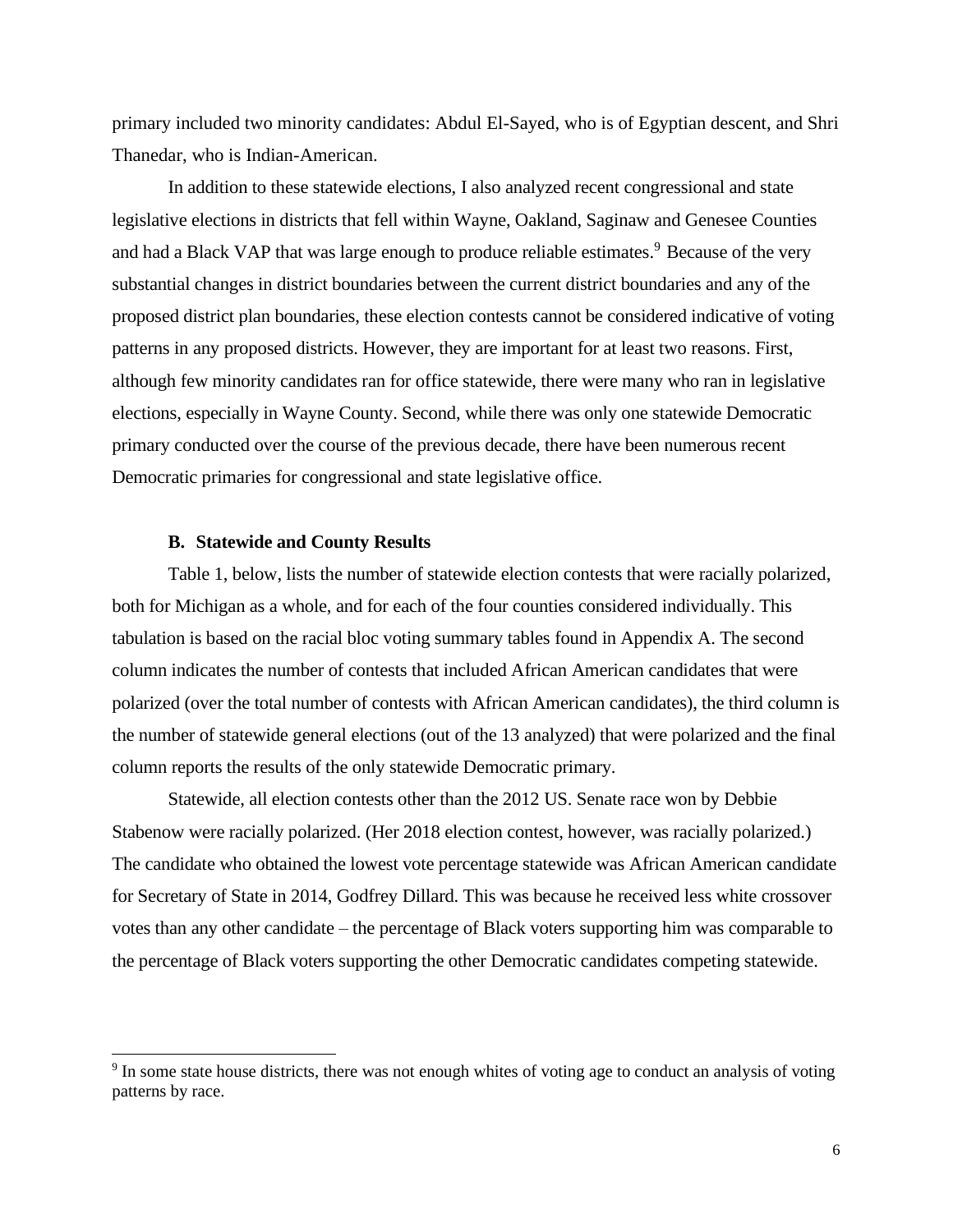|           | <b>General</b><br><b>Elections with</b><br><b>Minority</b><br><b>Candidates</b> | <b>All Statewide</b><br><b>General Election</b><br><b>Contests</b> | <b>Statewide</b><br><b>Democratic</b><br><b>Primary</b> |
|-----------|---------------------------------------------------------------------------------|--------------------------------------------------------------------|---------------------------------------------------------|
| Statewide | 6/6                                                                             | 12/13                                                              | 1/1                                                     |
| Genesee   | 5/6                                                                             | 9/13                                                               | 1/1                                                     |
| Saginaw   | 6/6                                                                             | 11/13                                                              | 1/1                                                     |
| Oakland   | 6/6                                                                             | 13/13                                                              | 0/1                                                     |
| Wayne     | 3/6                                                                             | 7/13                                                               | 1/1                                                     |

**Table 1: Number of Statewide Elections Analyzed that were Polarized**

Every statewide general election contest analyzed was polarized in Oakland County – only in the Democratic primary for Governor in 2018 did Black and white voters support the same candidate (Gretchen Whitmer). Voting in Saginaw County was nearly as polarized: two U.S. Senate contests (2012 and 2014) were not polarized, but the gubernatorial primary was polarized. Black and white voters agreed on the same candidates slightly more often in Genesee County – in addition to supporting U.S. senate candidates Debbie Stabenow in 2012 and Gary Peters in 2014, they both supported Barack Obama in 2012 and Democrat Mark Schauer for Governor in 2014.

Voting in Wayne County was considerably less racially polarized than statewide or in the other three counties studied. However, slightly more than half of the general election contests and the one statewide Democratic primary analyzed were polarized, with Black and white voters supporting the same candidates in 2012, disagreeing on the three statewide offices, but supporting the same U.S. Senate candidate in 2014, supporting different candidates for U.S. President in 2016 and 2020, and voting for most of the same candidates in 2018.

### C. **Congressional and State Legislative Election Results**

This section provides a summary of my racial bloc voting analysis of recent congressional and state legislative districts in the four-county area of Wayne, Oakland, Genesee and Saginaw. I analyzed 2018 and 2020 general elections, and the 2018 and 2020 Democratic primaries if at least one African American candidate competed in the election contest. However, for a number of state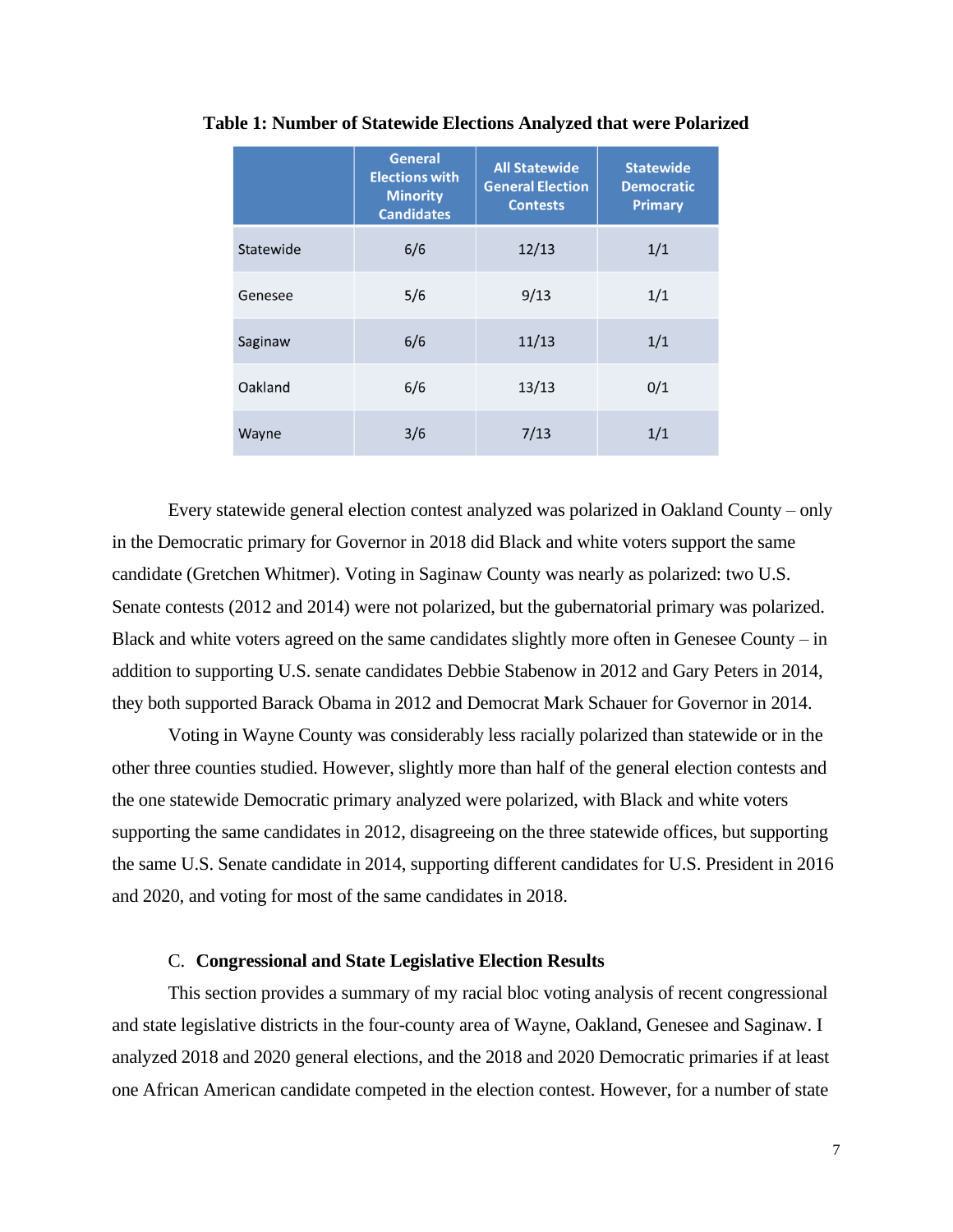legislative elections, there were too many candidates and too few votes cast to obtain reliable estimates. In addition, there were three state house districts – districts 3, 7, 8 – where there were an insufficient number of white voters to produce reliable estimates. The summary tables reporting each of estimates for these contests are found in Appendix B.

Table 2, below, summarizes the congressional district results for congressional districts 5, 9, 12, 13 and 14.<sup>10</sup> In most instances, voting was not racially polarized – in 80% of the general elections and 75% of the contested Democratic primaries analyzed, Black and white voters supported the same candidates. Three of the contests analyzed were, however, polarized. The Black-preferred candidate won two of these contests: Districts 5 and 13 in the 2020 general election. The other polarized contest was the 2018 bid for the Democratic nomination for full twoyear term the in District 13. Six candidates competed in this contest, four African American candidates, including the candidate of choice of a plurality of Black voters, Brenda Jones; Bill Wild, a white candidate; and Rashida Tlaib, an American of Palestinian descent. White voters divided their votes between Wild and Tlaib. Tlaib won the nomination with 27,841 votes  $(31.17\%)$ , and Benda Jones came in a close second with 26,941 votes  $(30.16\%)$ <sup>11</sup>

| <b>Congress</b><br><b>District</b> | <b>Location</b>               | <b>Percent</b><br><b>BVAP</b> | 2018<br><b>Democratic</b><br>primary | 2018 General<br>election | 2020<br><b>Democratic</b><br>primary | 2020 General<br>election |
|------------------------------------|-------------------------------|-------------------------------|--------------------------------------|--------------------------|--------------------------------------|--------------------------|
| 5                                  | Genesee &<br>Saginaw,<br>plus | 16.63                         | no contest                           | not polarized            | no contest                           | polarized - won          |
| 9                                  | Oakland $&$<br>Macomb         | 13.83                         | only white<br>candidates             | not polarized            | no contest                           | not polarized            |
| 12                                 | Wayne $\&$<br>Washtenaw       | 11.73                         | no contest                           | not polarized            | not polarized                        | not polarized            |

**Table 2: Summary of Congressional District Racial Bloc Voting Analysis**

 $10$  Congressional District 11, which is also located in the area of interest (Oakland and Wayne), as well as Districts 8 (partially in Oakland) and 4 (partially in Saginaw), had too few Black voters to produce reliable estimates of their vote choices.

<sup>&</sup>lt;sup>11</sup> A special election for filling the partial term for District  $13$  – left vacant when John Conyers resigned – was conducted at the same time with many of the same candidates. Brenda Jones won this contest with 32,769 (37.75%) votes; Rashida Tlaib came in second with 31,121 (35.85%) votes.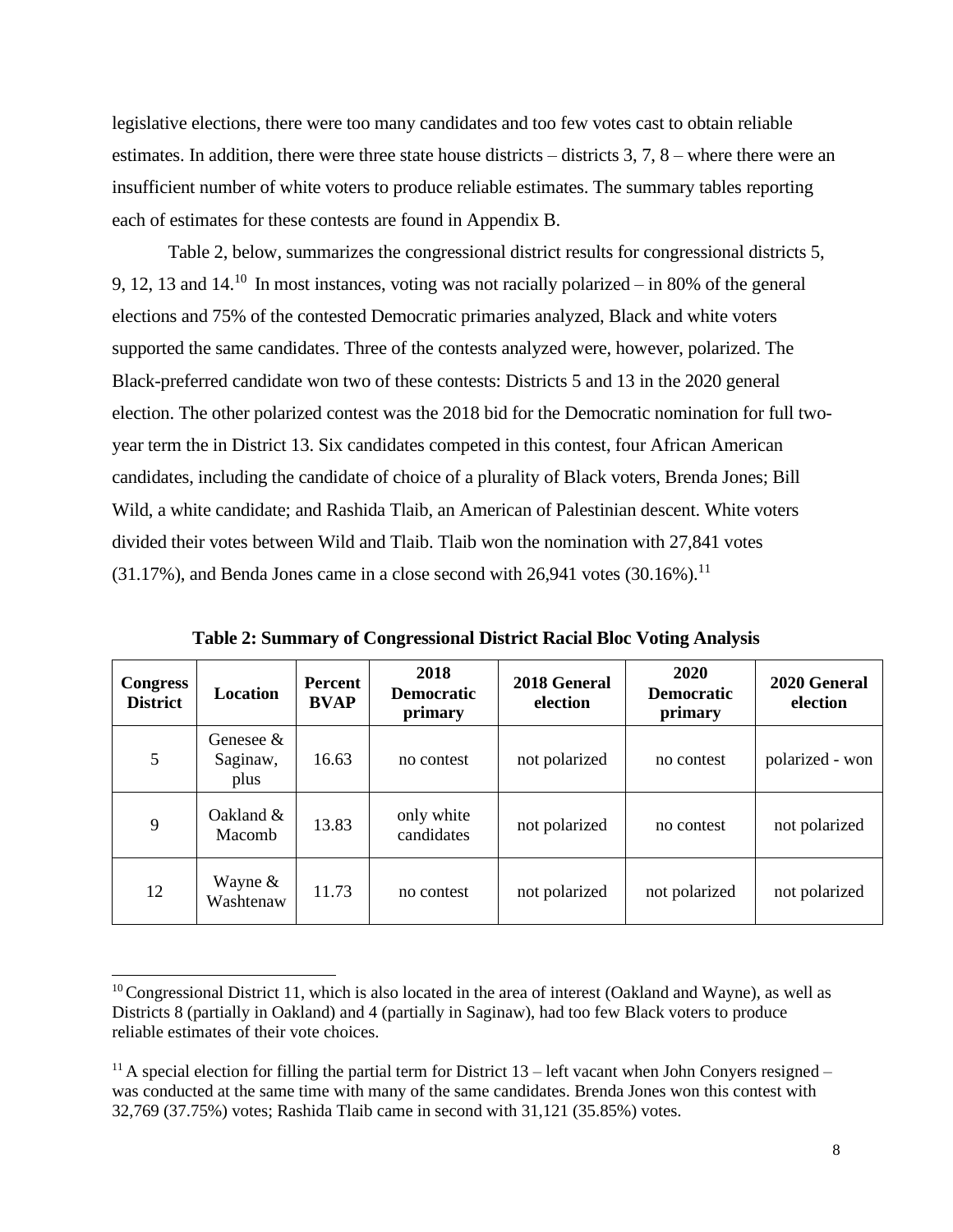| <b>Congress</b><br><b>District</b> | Location             | Percent<br><b>BVAP</b> | 2018<br><b>Democratic</b><br>primary | 2018 General<br>election | <b>2020</b><br><b>Democratic</b><br>primary | 2020 General<br>election |
|------------------------------------|----------------------|------------------------|--------------------------------------|--------------------------|---------------------------------------------|--------------------------|
| 13                                 | Wayne                | 54.78                  | polarized - lost                     | not polarized            | not polarized                               | polarized - won          |
| 14                                 | Wayne $&$<br>Oakland | 55.16                  | no contest                           | not polarized            | not polarized                               | not polarized            |

The results of my analysis recent state senate elections is found in Table 3, below. There were no Democratic primaries in two districts (12 and 27), and no minority candidates competed in a third (District 32). In addition, there was one Democratic primary in which 11 candidates competed – too many to produce reliable estimates. Of the 16 contests analyzed, 10 were not polarized (three primaries and seven general elections), four were polarized but the Black-preferred candidate won (two primaries and two generals), and two were polarized and the candidates of choice of Black voters lost. One of these contests was the general election in District 32, which has only 13.45% BVAP.<sup>12</sup> The other polarized contest that the Black-preferred candidate lost was the Democratic primary in State Senate District 1 in 2018. Six candidates competed in this election. The plurality choice of Black voters was African American candidate, Alberta Tinsley Talabi. A very large majority of white voters supported the Asian candidates, Stephanie Chang, who was the second choice of Black voters. Chang won with 49.8% of the vote (Talabi received 26.4%).

| <b>State</b><br><b>Senate</b><br><b>District</b> | Location | <b>Percent</b><br><b>BVAP</b> | 2018<br><b>Democratic</b><br>primary | 2018 General<br>election |
|--------------------------------------------------|----------|-------------------------------|--------------------------------------|--------------------------|
|                                                  | Wayne    | 44.68                         | polarized - lost                     | not polarized            |
| $\overline{2}$                                   | Wayne    | 50.82                         | na<br>(11 candidates)                | not polarized            |

**Table 3: Summary of State Senate District Racial Bloc Voting Analysis**

 $12$  The Black VAP percentages listed throughout this report are from the MICRC redistricting GIS active matrix tab labeled "5A," which indicates the percentage of non-Hispanic voting age population who indicated they were Black or Black in combination with any other race. This produces the maximum number of individuals within each racial group, including Black, but will result in totals over 100% since persons identifying as more than one race will be counted more than once.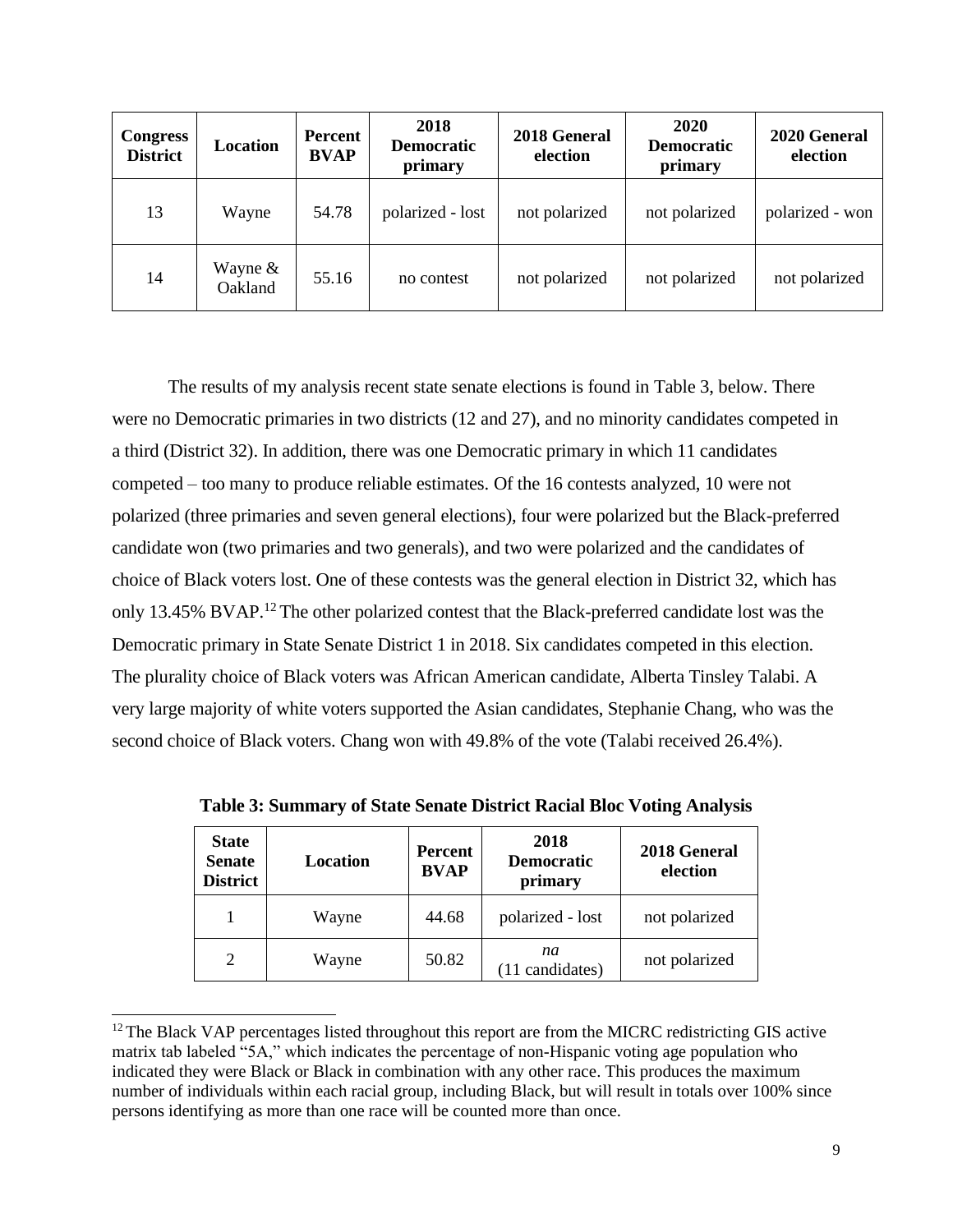| <b>State</b><br><b>Senate</b><br><b>District</b> | <b>Location</b>         | <b>Percent</b><br><b>BVAP</b> |                           | 2018 General<br>election |
|--------------------------------------------------|-------------------------|-------------------------------|---------------------------|--------------------------|
| 3                                                | Wayne                   | 48.14                         | polarized - won           | not polarized            |
| $\overline{4}$                                   | Wayne                   | 47.00                         | not polarized             | not polarized            |
| 5                                                | Wayne                   | 54.25                         | polarized - won           | not polarized            |
| 6                                                | Wayne                   | 21.29                         | not polarized             | polarized - won          |
| 11                                               | Oakland                 | 35.48                         | not polarized             | not polarized            |
| 12                                               | Oakland                 | 14.87                         | no contest                | polarized - won          |
| 27                                               | Genesee                 | 30.42                         | no contest                | not polarized            |
| 32                                               | Genesee $\&$<br>Saginaw | 13.45                         | no minority<br>candidates | polarized - lost         |

The final table in this section, Table 4, summarized the results of my analysis of recent state house election. A number of the cells in the table have "na" as an entry because estimates are not available. This was for one of two reasons: there were too many candidates and too few votes cast to obtain reliable estimates, or there were an insufficient number of white voters to produce reliable estimates (state house districts 3, 7, 8).

It was possible to produce estimates for 54 contests. The majority of these contests were not polarized – in 37 contests (68.5%), white and Black voters supported the same candidates. In another 13 contests, voting was polarized but the candidate preferred by Black voters won. There were four contests – all Democratic primaries – that were racially polarized and the Blackpreferred candidate lost. In three of these contests, the BVAP of the districts was less than 30% (Districts 12, 16, and 37). The Black-preferred candidates also lost the 2018 Democratic primary in House District 29, which has a 36.04% BVAP. All six of the candidates competing were African Americans. The plurality choice of Black voters was Kermit Williams; Brenda Carter was the candidate of choice of a majority of white voters. Carter won with 30.7% of the vote and Williams came in second with 24.7% of the vote.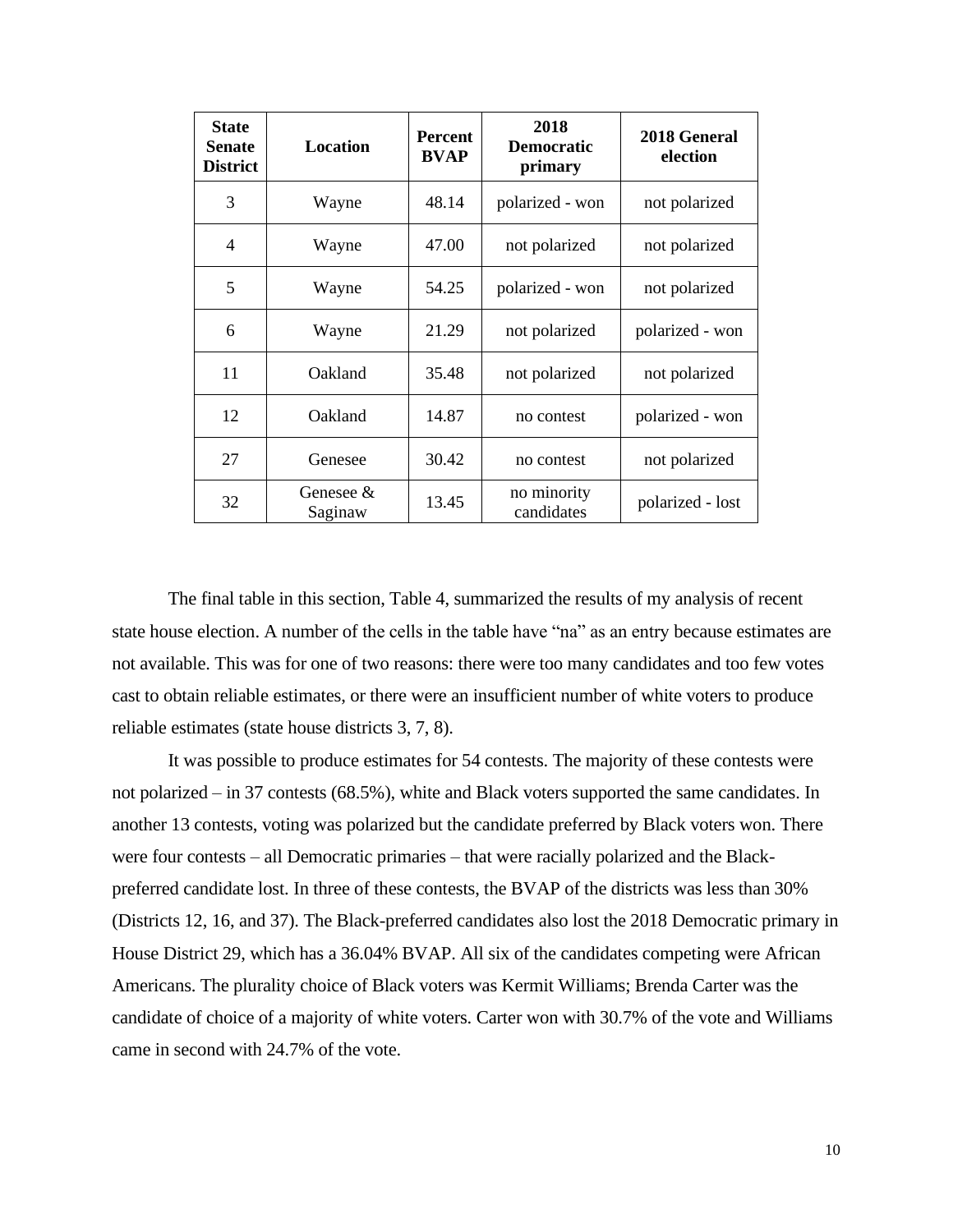| <b>State</b><br><b>House</b><br><b>District</b> | Location | <b>Percent</b><br><b>BVAP</b> | 2018<br><b>Democratic</b><br>primary | 2018 General<br>election | 2020<br><b>Democratic</b><br>primary | 2020 General<br>election |
|-------------------------------------------------|----------|-------------------------------|--------------------------------------|--------------------------|--------------------------------------|--------------------------|
| $\mathbf{1}$                                    | Wayne    | 64.76                         | not polarized                        | polarized - won          | no contest                           | polarized - won          |
| $\overline{2}$                                  | Wayne    | 57.70                         | na<br>(7 candidates)                 | not polarized            | not polarized                        | not polarized            |
| 3                                               | Wayne    | 90.93                         | na                                   | na                       | na                                   | na                       |
| $\overline{4}$                                  | Wayne    | 47.27                         | na<br>(15 candidates)                | not polarized            | na<br>(13 candidates)                | not polarized            |
| 5                                               | Wayne    | 54.12                         | polarized - won                      | not polarized            | not polarized                        | not polarized            |
| 6                                               | Wayne    | 52.86                         | na<br>(10 candidates)                | not polarized            | polarized - won                      | no contest               |
| $\overline{7}$                                  | Wayne    | 94.27                         | na                                   | na                       | na                                   | na                       |
| 8                                               | Wayne    | 92.42                         | na                                   | na                       | na                                   | na                       |
| 9                                               | Wayne    | 74.22                         | not polarized                        | not polarized            | polarized - won                      | not polarized            |
| 10                                              | Wayne    | 67.41                         | not polarized                        | not polarized            | na<br>(8 candidates)                 | not polarized            |
| 11                                              | Wayne    | 26.53                         | polarized - won                      | not polarized            | no contest                           | not polarized            |
| 12                                              | Wayne    | 26.97                         | polarized - lost                     | polarized - won          | not polarized                        | polarized - won          |
| 16                                              | Wayne    | 23.25                         | polarized - lost                     | not polarized            | no contest                           | not polarized            |
| 27                                              | Oakland  | 24.35                         | not polarized                        | not polarized            | na<br>(8 candidates)                 | not polarized            |

**Table 4: Summary of State House District Racial Bloc Voting Analysis**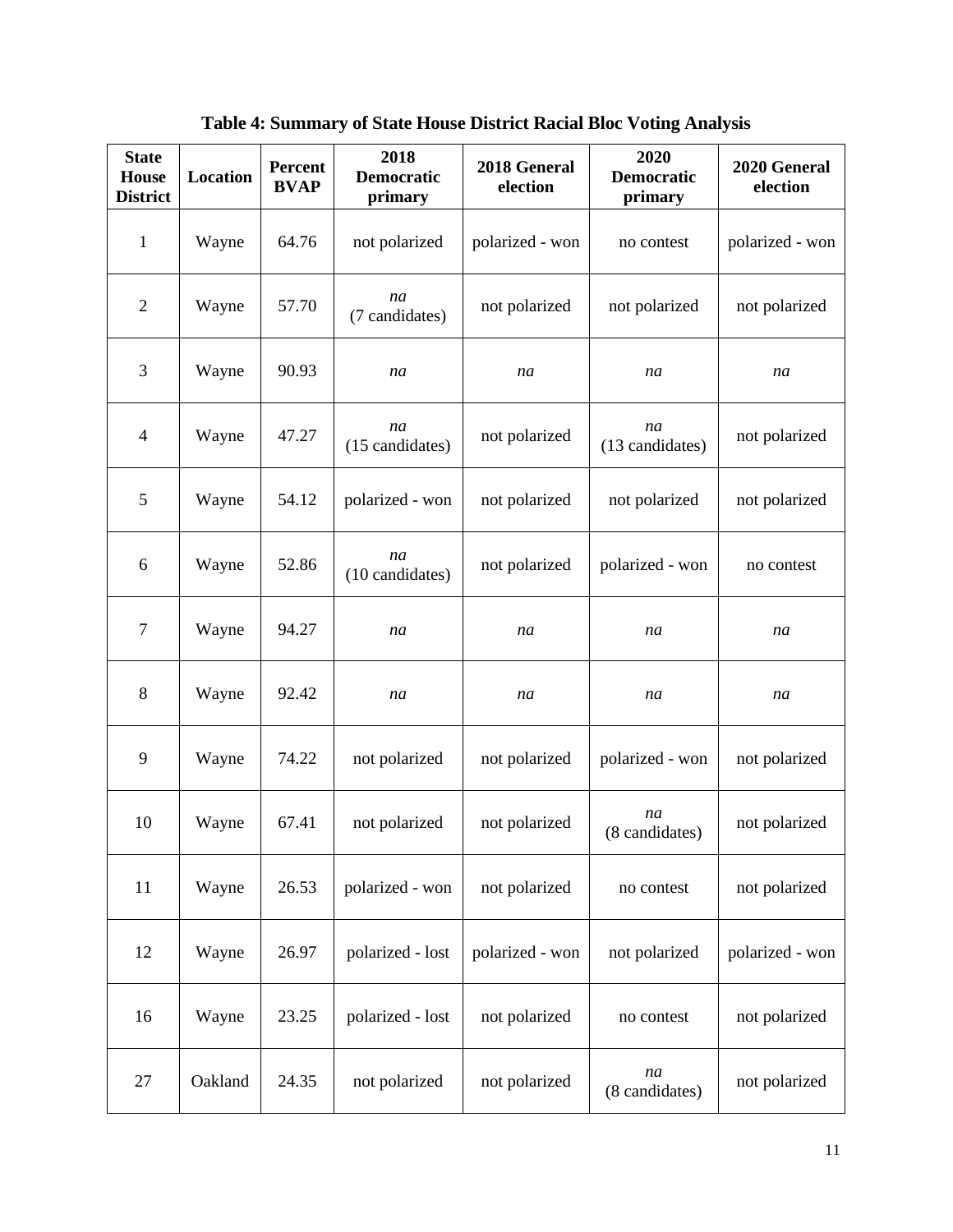| <b>State</b><br><b>House</b><br><b>District</b> | Location | <b>Percent</b><br><b>BVAP</b> | 2018<br><b>Democratic</b><br>primary | 2018 General<br>election | 2020<br><b>Democratic</b><br>primary | 2020 General<br>election |
|-------------------------------------------------|----------|-------------------------------|--------------------------------------|--------------------------|--------------------------------------|--------------------------|
| 29                                              | Oakland  | 36.04                         | polarized - lost                     | not polarized            | no contest                           | not polarized            |
| 35                                              | Oakland  | 62.50                         | polarized - won                      | not polarized            | not polarized                        | not polarized            |
| 37                                              | Oakland  | 17.91                         | no contest                           | not polarized            | polarized - lost                     | not polarized            |
| 34                                              | Genesee  | 60.96                         | not polarized                        | polarized - won          | not polarized                        | polarized - won          |
| 49                                              | Genesee  | 29.47                         | not polarized                        | not polarized            | no contest                           | not polarized            |
| 95                                              | Saginaw  | 35.50                         | no contest                           | not polarized            | polarized - won                      | polarized - won          |

### **D. Voting Patterns of Minority Voters other than Black Voters**

As noted above, it was not possible to produce estimates of voting patterns by race for any groups other than Blacks and whites (more specifically, non-Hispanic whites) statewide or by county. However, by localizing the analysis in geographic areas much smaller than counties, it was possible to derive estimates for several additional minority groups: Hispanics, Arab Americans, Chaldeans, and Bangladeshi Americans.<sup>13</sup>Because these estimates could not be generated statewide, it is difficult to know if the voters included in the analysis are representative of the group as a whole statewide. The summary tables reporting the estimates for these groups can be found in the Appendix C.

*Hispanic Voters* Hispanics live in large enough concentrations to produce estimates in two areas of Michigan. Because these concentrations are in different areas of the state, I did not combine them. Instead, I have produced estimates for Hispanics living in the area of Detroit depicted in the first map below ("Areas included in Analysis of Voting Patterns – Hispanics

<sup>&</sup>lt;sup>13</sup> Interest in the voting patterns of Arab Americans, Chaldeans and Bangladeshi Americans was prompted by comments received in public hearings and on the public portal.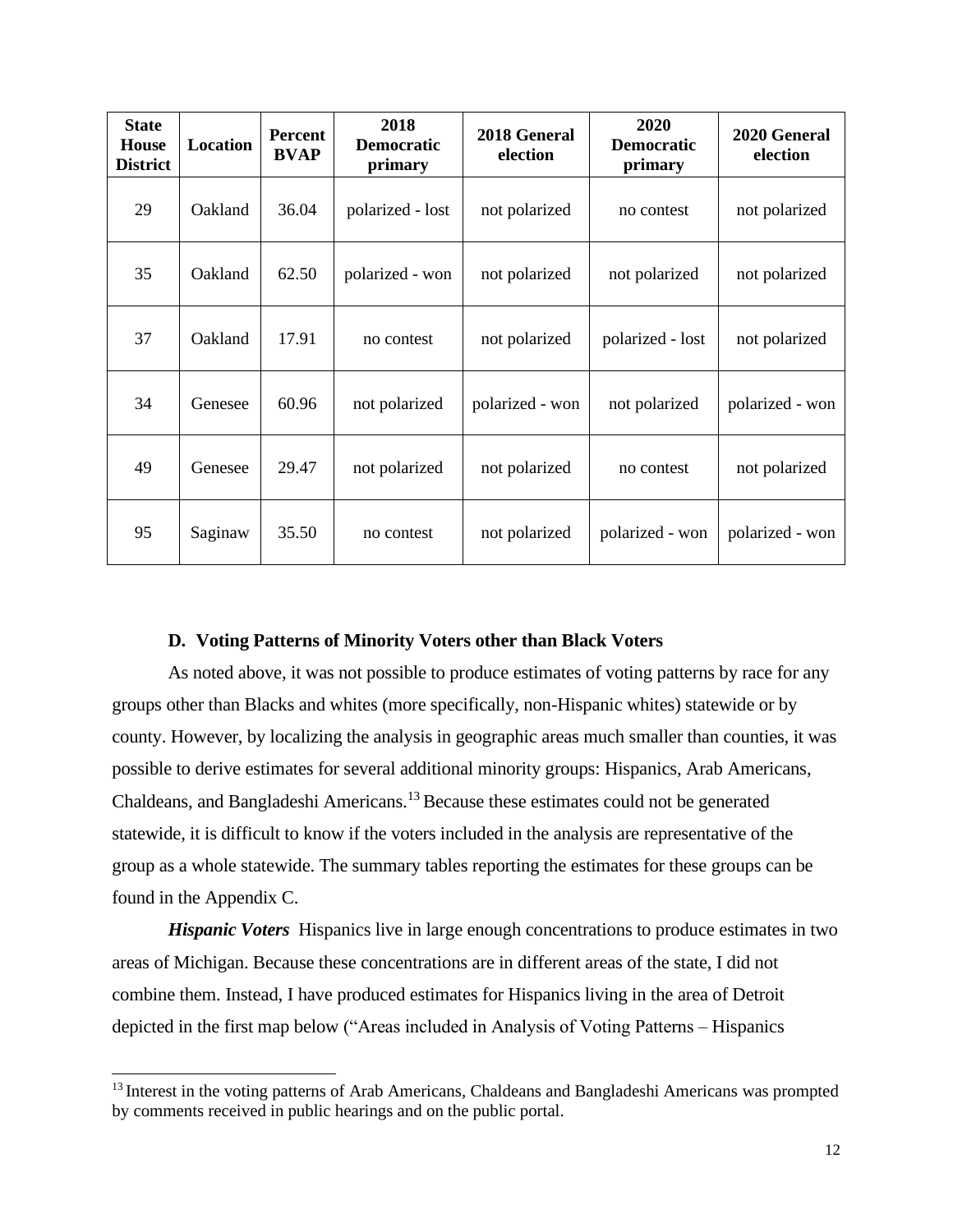(Detroit)") and in the Grand Rapids area depicted in the second map ("Areas included in Analysis of Voting Patterns – Hispanics in Grand Rapids"). In both maps, the precincts are shaded based on the percentage Hispanic in the precinct. $14$ 

While the voting patterns do not appear to be very different – both groups provide strong support for Democratic candidates in general elections – the turnout levels differ. In the Grand Rapids area, turnout among Hispanics of voting age is lower than it is in the Detroit area.







<sup>&</sup>lt;sup>14</sup> The Hispanic VAP used for shading the map and conducting the racial bloc voting analysis was derived from the 2020 94-171 census redistricting data, which reports Hispanic VAP by census block. This data was then aggregated up to the precinct level.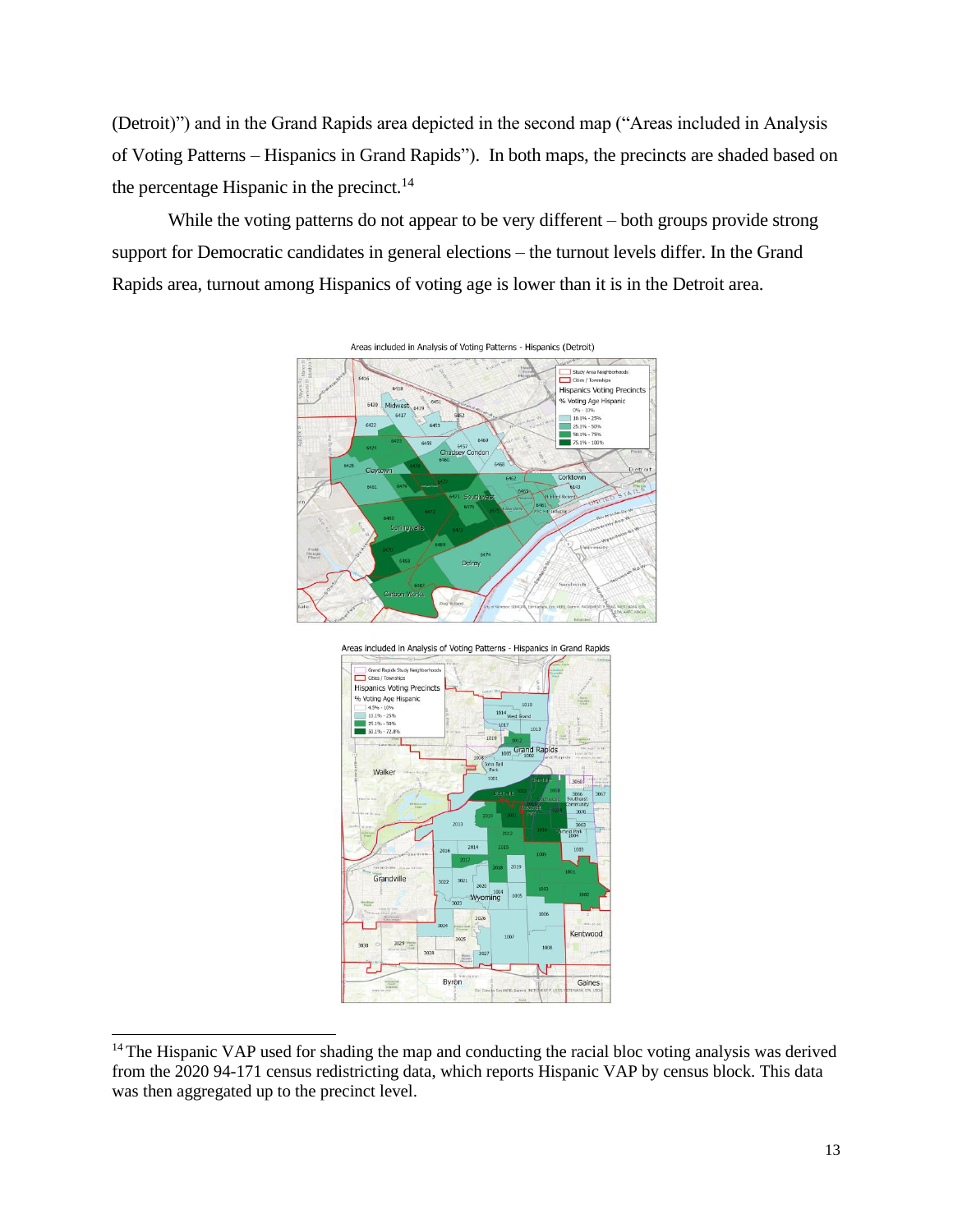*Arab American Voters* Approximately 38% of the Arab American population in Michigan is concentrated in the Dearborn and Dearborn Heights area. Localizing the racial bloc voting analysis to this specific area offered sufficient variation across the precincts to produce estimates of the voting behavior of this group. The map below indicates the geographic area included in the analysis; the precincts are shaded by the percentage of residents who are Arab American.<sup>15</sup>

Arab Americans voters, at least in this area of Michigan, strongly support Democratic candidates in general elections – over 80% consistently supported the Democratic candidate in the six 2018-2020 general elections examined. These voters, unlike other groups of voters studied, were also very cohesive in 2018 Democratic primary for Governor – they strongly supported of Abdul El-Sayed in his bid for the nomination.



Areas included in Analysis of Voting Patterns - Arabs in Dearborn/Dearborn Heights

<sup>&</sup>lt;sup>15</sup> The Arab American data was derived from the U.S. Census Bureau's American Community Survey (ACS), Table B04004, "People Reporting Single Ancestry." This data, reported at the census tract level, was attributed down to the census block level and then aggregated up to the election precinct level.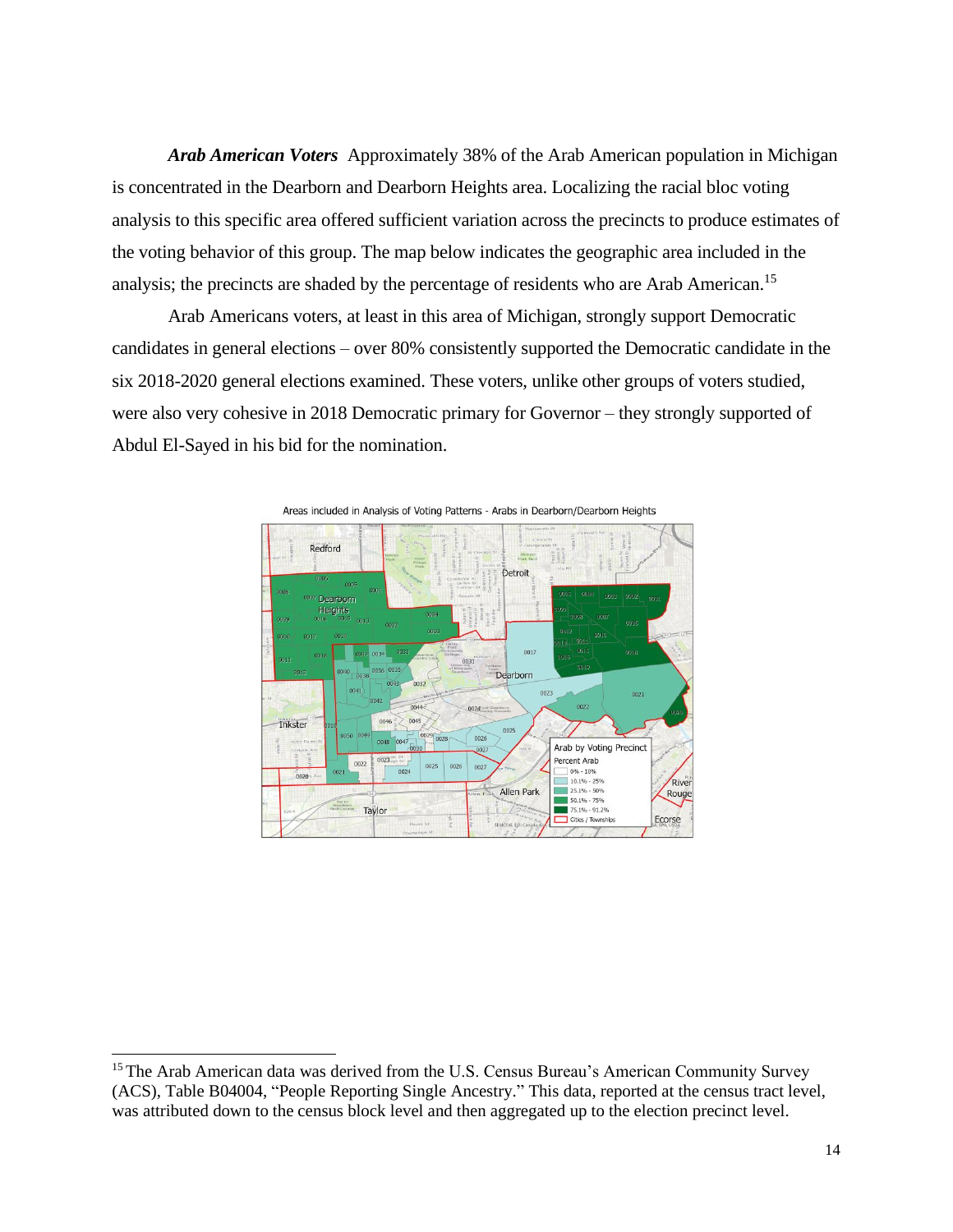*Chaldeans,* like Arab Americans in Michigan, tend to reside in a geographically concentrated area of Michigan – in this instance, Sterling Heights. Over 40% of the Chaldean population cand be found here.<sup>16</sup> Localizing the voting analysis to Sterling Heights produced reliable estimates of the voting patterns of this community. Chaldeans are not nearly as cohesive as Arab Americans – they consistently divided their support between the Democratic and Republican candidates. However, a clear majority of Chaldean voters supported Donald Trump in his bid for re-election in 2020.



<sup>&</sup>lt;sup>16</sup> The Chaldean data was derived from the U.S. Census Bureau's American Community Survey (ACS), Table B04004, "People Reporting Single Ancestry" using the Assyrian/Chaldean/Syriac designation. This census tract level data was attributed down to the census block level and then aggregated up to the election precinct level.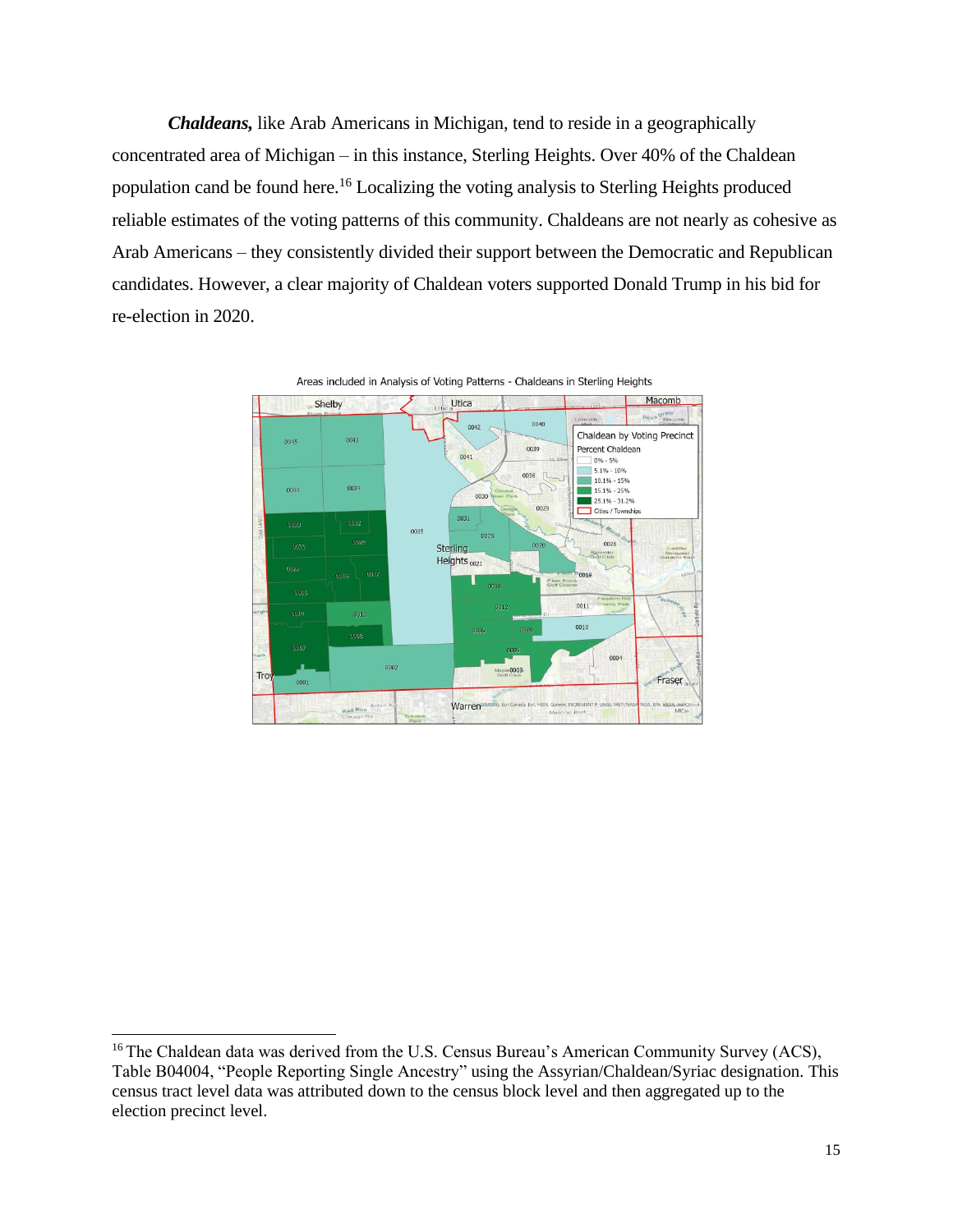*Bangladeshi American Voters* Using a map identifying the Bangladeshi American community of interest submitted to the MICRC, $^{17}$  this localized analysis focused on West Warren and Hamtramck to produce estimates of the vote choices of this group. Bangladeshi American voting patterns are very similar to Arab American voting patterns.<sup>18</sup> Both groups provided strong support for Democratic candidates in general elections and both groups were cohesive in their support of Abdul El-Sayed in the 2018 Democratic primary for Governor.



<sup>&</sup>lt;sup>17</sup> The map was submitted on the public comment portal on  $9/8/2021$  by Hayg Oshagan with the following comment "This is the Bengali community of SE MI. The area around Hamtramck (to the South) is most densely populated and is the center of the community."

<sup>&</sup>lt;sup>18</sup> Asian VAP by census block as reported by the 2020 94-171 census redistricting data was used to create the shading on the map and the racial bloc voting database.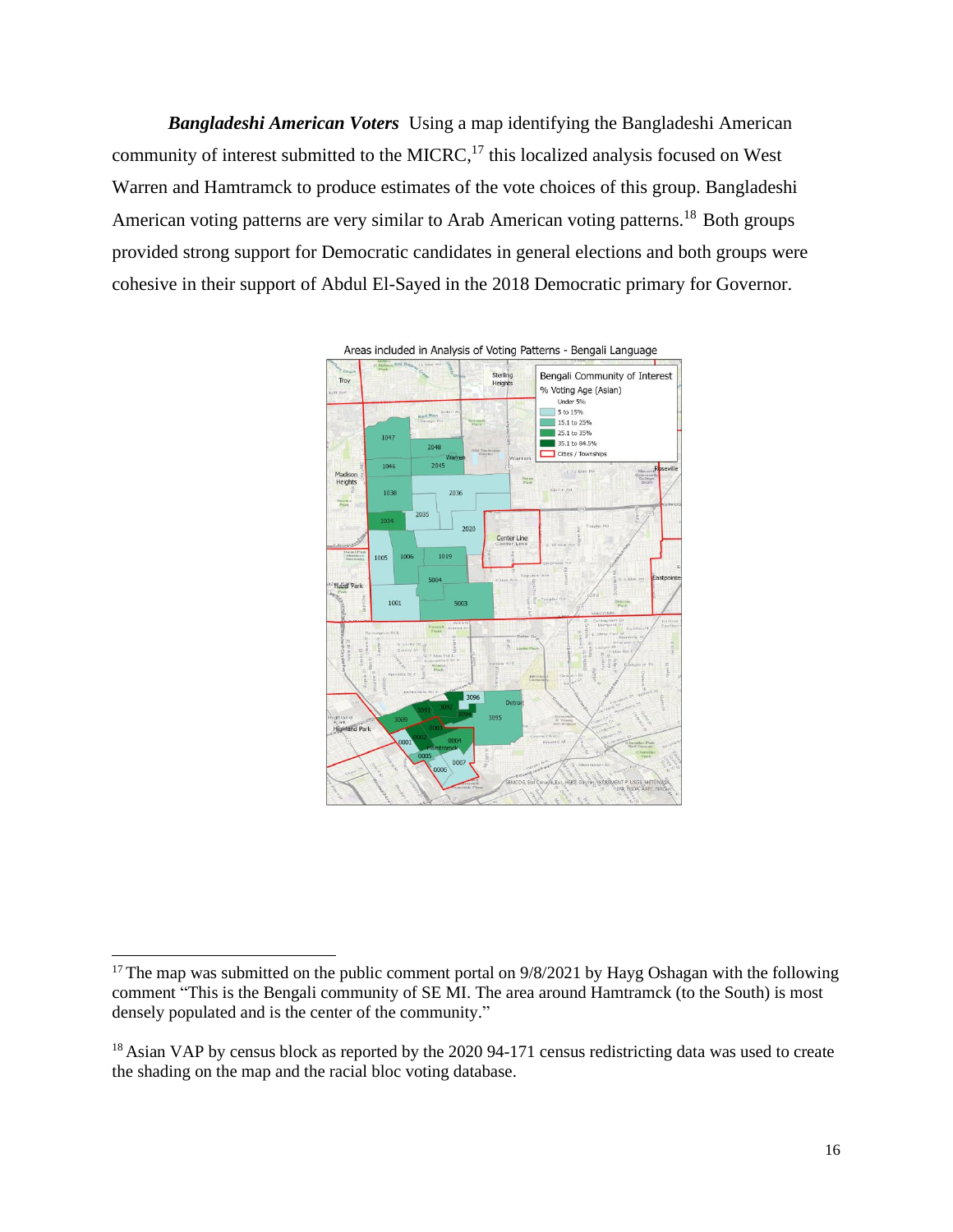### **II. Drawing Minority Opportunity Districts**

Because voting in Michigan is racially polarized, districts that provide minority voters with an opportunity to elect their candidates of choice must be drawn. If they already exist – as many do in Michigan – they must be maintained. But maintaining minority opportunity districts does not necessarily require that the districts be redrawn with the same percentage minority voting age population. In fact, many of the minority districts in the current plan are packed with far more Black VAP than needed to elect candidates of choice, as indicated by the percentage of votes the minority candidates are garnering. (See Tables 9 and 10, in the next section of this report, for the Black VAP of the current state house and senate districts, the current incumbents and their race and party, and the percentage of votes each of the incumbents received in 2020.)

An analysis must be undertaken to determine if a proposed district is likely to provide minority voters with an opportunity to elect their candidates of choice to office. This analysis must be district-specific – that is, must recognize there are likely to be differences in participation rates and voting patterns in districts across the state – and it must be functional – that is, it must be based on actual voting behavior of whites and minorities. There is no single universal or statewide demographic target that can be applied for Black voters to elect their candidates of choice in Michigan.<sup>19</sup>

There are two related approaches to conducting a district-specific, functional analysis, both of which take into account the relative turnout rates and voting patterns of minorities and whites. The first approach uses estimates derived from racial bloc voting analysis to calculate the percent minority population needed in a specific area for minority-preferred candidates to win a district in that area.

The second approach relies on election results from previous contests that included minority-preferred candidates (as identified by the racial bloc voting analysis) to determine if these candidates would win election in the proposed districts. The election results for these "bellwether elections" – racially polarized elections that include minority candidates who are preferred by minority voters – are disaggregated down from the election precinct to the census block level and then recompiled to reflect the boundaries of the proposed district. If the minority-

<sup>&</sup>lt;sup>19</sup> Establishing a demographic target (e.g., 55% black voting age population) for all minority districts across the jurisdiction was, in fact, expressly forbidden by the U.S. Supreme Court in *Alabama Legislative Black Caucus v. Alabama,* 575 U.S. 254 (2015).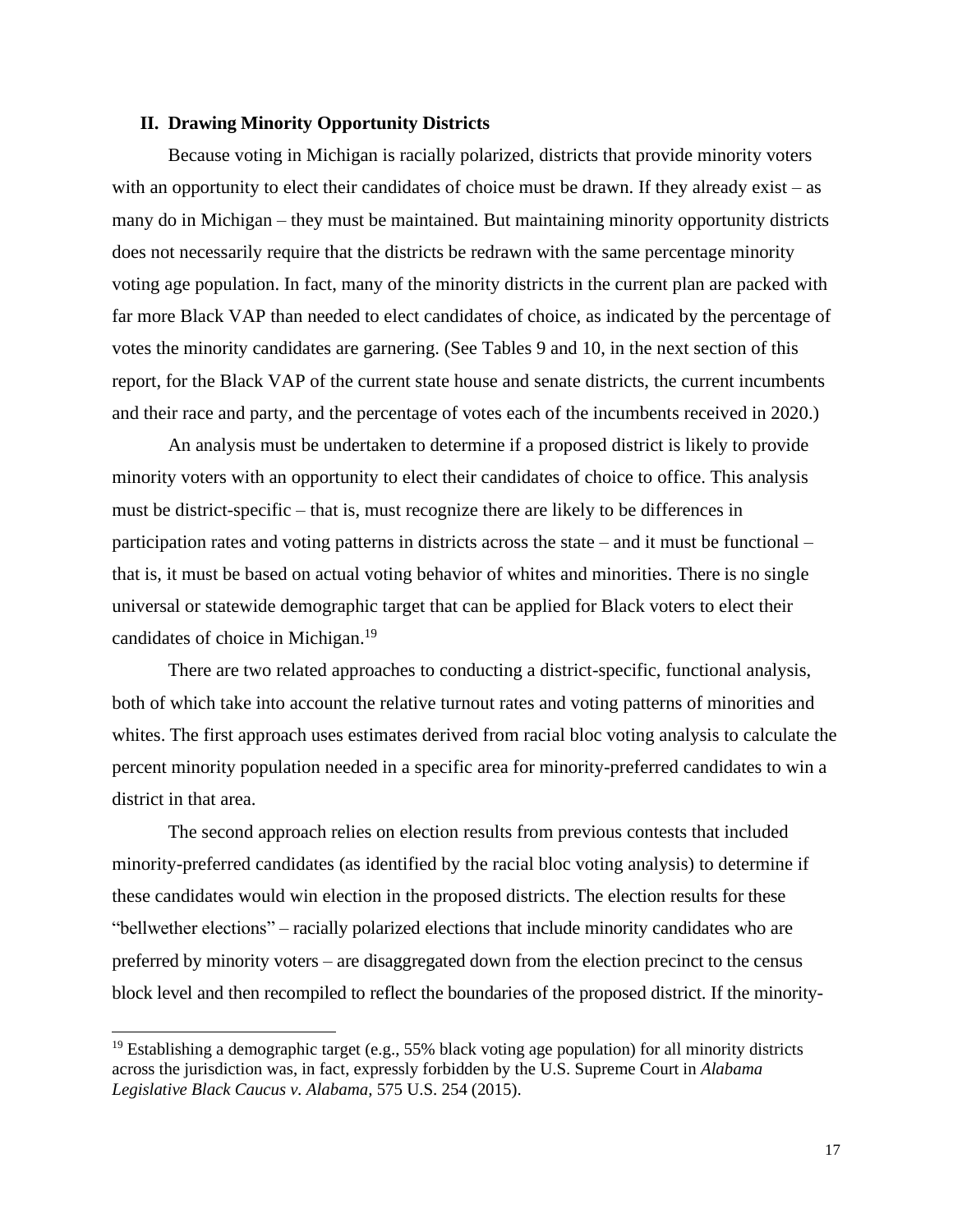preferred candidates in these bellwether elections win in the proposed district, this district is likely to provide minority voters with an opportunity to elect their candidates of choice. This latter approach can be used only if proposed district boundaries have been drawn. The former approach can be carried out before any new boundaries are drafted.

### **A. Calculating the Black VAP Needed to Elect Black-Preferred Candidates**

The percentage of minority voting age population needed in a district to provide minority voters with the opportunity to elect minority-preferred candidates to congress or to the state legislature varies. Using the estimates produced from the racial bloc voting analysis, I calculated the Black VAP percentages needed to elect minority-preferred candidates in each of the general elections included in the summary tables in the Appendix. This calculation takes into account the relative participation rates of age eligible Blacks and whites, as well as the level of Black support for the Black-preferred candidate (the "cohesiveness" of Black voters), and the level of whites "crossing over" to vote for the Black-preferred candidate.

*Equalizing minority and white turnout* Because Blacks who are age eligible to vote often turn out to vote at lower rates than white voters in Michigan, the Black VAP needed to ensure that Black voters comprise at least half of the voters in an election is often higher than 50%. Once the respective turnout rates of Black and Whites eligible to vote have been estimated using the statistical techniques described above (HP, ER and EI), the percentage needed to equalize Black and white voters can be calculated mathematically.<sup>20</sup> But equalizing turnout is

 $M =$  the proportion of the district's voting age population that is Black

 $W = 1-M$  = the proportion of the district's voting age population that is white

 $A =$  the proportion of the Black voting age population that turned out to vote

 $B =$  the proportion of the white voting age population that turned out to vote

Therefore,

 $M(A)$  = the proportion of the population that is Black and turned out to vote (1)

 $(1-M)B$  = the proportion of total population that is white and turned out to vote (2)

To find the value of M that is needed for (1) and (2) to be equal, (1) and (2) are set as equal and we solve for M algebraically:

 $M(A)$  =  $(1 - M) B$  $M(A)$  = B –  $M(B)$  $M(A) + M(B) = B$  $M(A + B)$  = B  $M = B/(A+B)$ 

 $20$  The equalizing percentage is calculated mathematically by solving the following equation: Let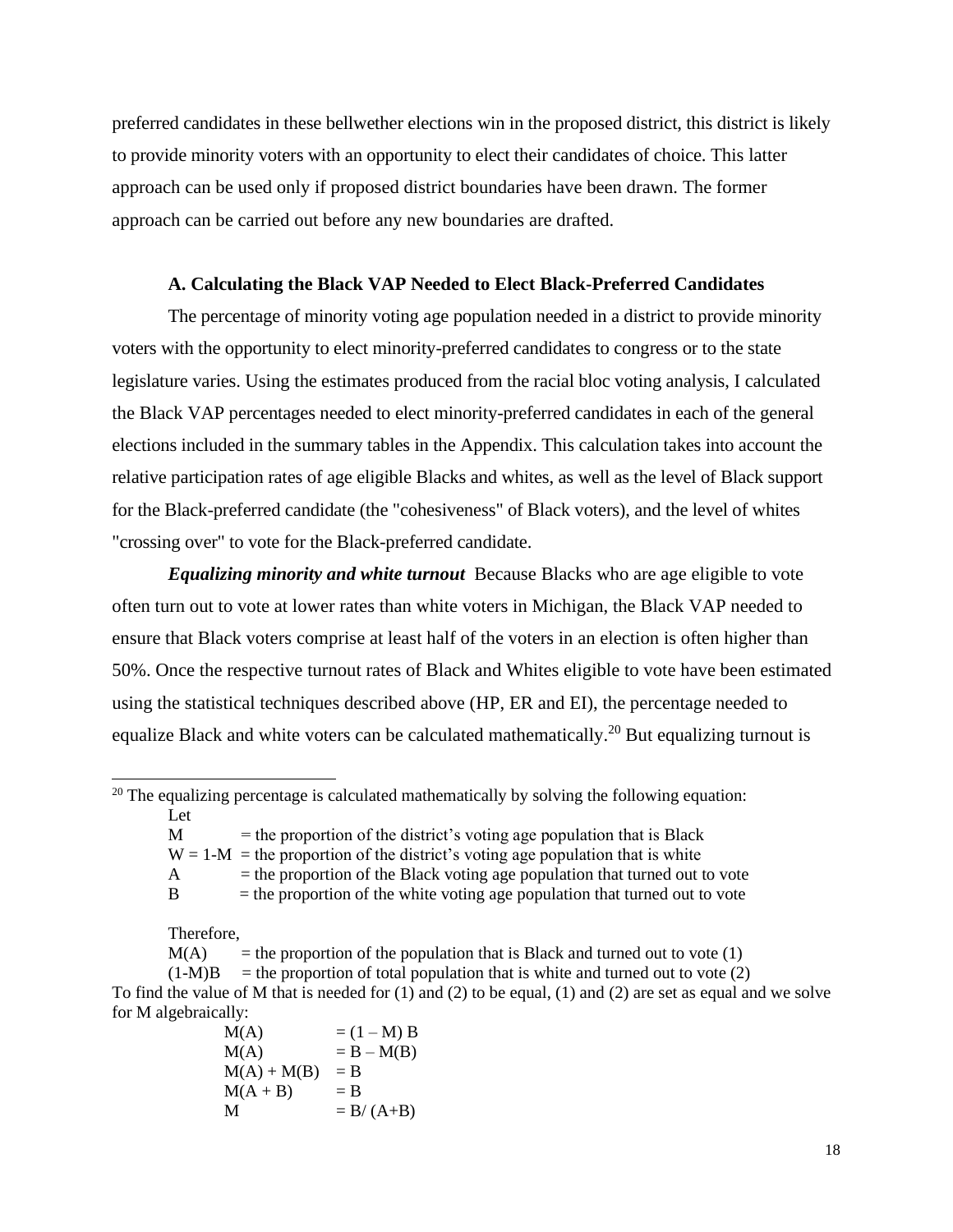only the first step in the process – it does not take into account the voting patterns of Black and white voters. If voting is racially polarized but a significant number of white voters typically "crossover" to vote for Black voters' preferred candidate, it may be the case that crossover voting can more than compensate for depressed Black turnout.

*Incorporating Minority Cohesion and White Crossover Voting* Even if Black citizens are turning out at lower rates than whites, and voting is racially polarized, if a relatively consistent percentage of white voters support Black-preferred candidates, the candidates preferred by Black voters can be elected in districts that are less than majority Black. On the other hand, if voting is starkly polarized, with few or no whites crossing over to vote for the candidates supported by Black voters, it may be the case that a district that is more than 50% Black VAP is needed to elect Black-preferred candidates. A district-specific, functional analysis should take into account not only differences in turnout rates, but also the voting patterns of Black and white voters.<sup>21</sup>

To illustrate this mathematically, consider a district that has 1000 persons of voting age, 50% of who are Black and 50% of who are white. Let us begin by assuming that Black turnout is lower than white turnout in a two-candidate general election. In our hypothetical election example, 42% of the Black VAP turn out to vote and 60% of the white VAP vote. This means that, for our illustrative election, there are 210 Black voters and 300 white voters. Further suppose that 96% of the Black voters supported their candidate of choice and 25% of the white voters cast their votes for this candidate (with the other 75% supporting her opponent in the election contest). Thus, in our example, Black voters cast 200 of their 210 votes for the Blackpreferred candidate and their other 8 votes for her opponent; white voters cast 75 of their 300 votes for the Black-preferred candidate and 225 votes for their preferred candidate:

<sup>21</sup> For an in-depth discussion of this approach to creating effective minority districts, see Bernard Grofman, Lisa Handley and David Lublin, "Drawing Effective Minority Districts: A Conceptual Framework and Some Empirical Evidence," *North Carolina Law Review*, volume 79 (5), June 2001.

Thus, for example, if 39.3% of the Black population turned out and 48.3% of the white population turned out, B = .483 and A = .393, and M = .483/  $(.393 + .483) = .483/876 = .5513$ , therefore a Black VAP of 55.1% would produce an equal number of Black and white voters. (For a more in-depth discussion of equalizing turnout see Kimball Brace, Bernard Grofman, Lisa Handley and Richard Niemi, "Minority Voting Equality: The 65 Percent Rule in Theory and Practice," *Law and Policy*, 10 (1), January 1988.)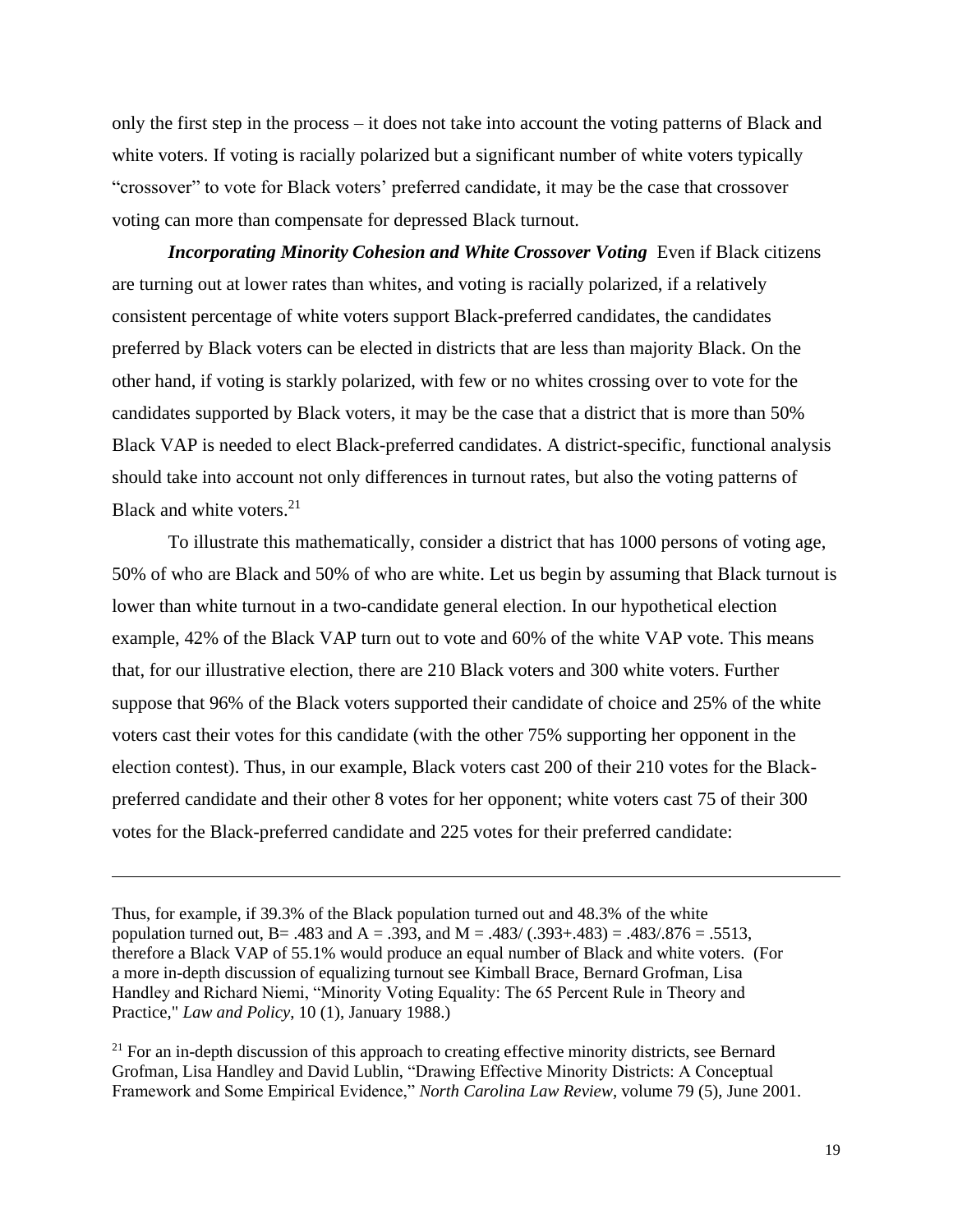|              |     |         |     | support                                        |                                         | votes for $ $ support    | votes for |
|--------------|-----|---------|-----|------------------------------------------------|-----------------------------------------|--------------------------|-----------|
|              |     |         |     | for Black-                                     |                                         | Black- for white- white- |           |
|              |     |         |     |                                                | preferred preferred preferred preferred |                          |           |
|              | VAP | turnout |     | voters candidate candidate candidate candidate |                                         |                          |           |
| <b>Black</b> | 500 | 0.42    | 210 | 0.96                                           | 202                                     | 0.04                     | 8         |
| White        | 500 | 0.60    | 300 | 0.25                                           | 75                                      | 0.75                     | 225       |
|              |     |         | 510 |                                                | 277                                     |                          | 233       |

The candidate of choice of Black voters would receive a total of 277 votes (202 from Black voters and 75 from white voters), while the candidate preferred by white voters would receive only 233 votes (8 from Black voters and 225 from white voters). The Black-preferred candidate would win the election with 55.4% (277/500) of the vote in this hypothetical 50% Black VAP district. And the Black-preferred candidate would be successful despite the fact that the election was racially polarized and that Blacks turned out to vote at a lower rate than whites.

The candidate of choice of Black voters would still win the election by a very small margin (50.9%) in a district that is 45% Black with these same voting patterns:

|              |     |         |     | support    |     | votes for $ $ support | votes for                                      |
|--------------|-----|---------|-----|------------|-----|-----------------------|------------------------------------------------|
|              |     |         |     | for Black- |     | Black- for white-     | white-                                         |
|              |     |         |     |            |     |                       | preferred   preferred   preferred   preferred  |
|              | VAP | turnout |     |            |     |                       | voters candidate candidate candidate candidate |
| <b>Black</b> | 450 | 0.42    | 189 | 0.96       | 181 | 0.04                  | 8                                              |
| White        | 550 | 0.60    | 330 | 0.25       | 83  | 0.75                  | 248                                            |
|              |     |         | 519 |            | 264 |                       | 255                                            |

In a district with a 40% BVAP, however, the Black-preferred candidate would garner only 47.5% of the vote in this example.

#### *Percent Black VAP needed to win recent general elections in Michigan Counties*

Tables 5, 6, 7, and 8 utilize the results of the racial bloc voting analysis (see Appendix A) to indicate the percentage of vote a Black-preferred candidate would receive, given the turnout rates of Blacks and whites and the degree of black cohesion and white crossover voting for each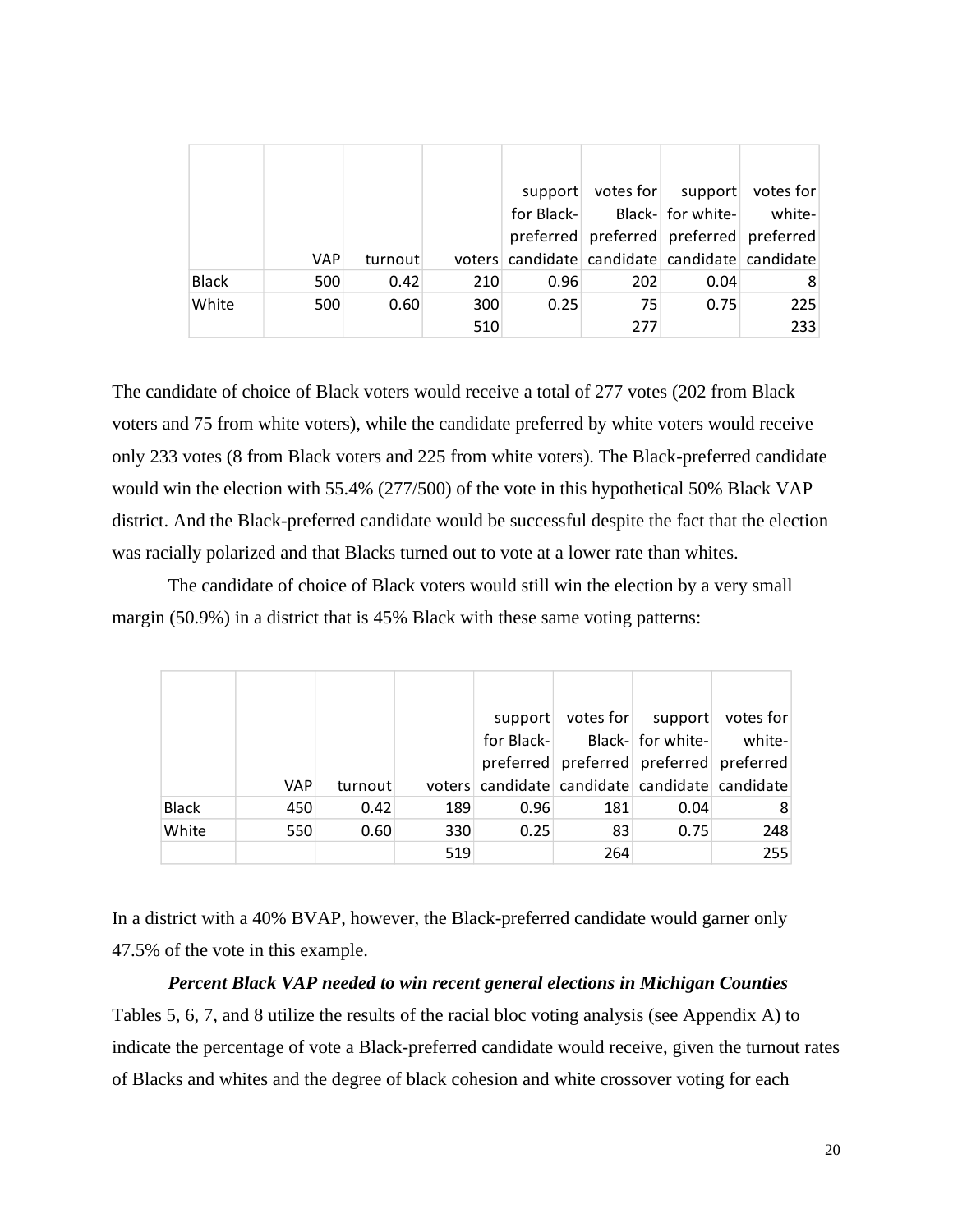general election contests examined, in a 55%, 50%, 45%, 40% and 35% BVAP district in Wayne, Oakland, Genesee, and Saginaw Counties.<sup>22</sup> Because voting patterns vary by county, the percentage of votes the Black-preferred candidates would receive also varies. However, in no county is a 50% BVAP district required for the Black-preferred candidates to carry the district in a general election.

Table 5 reports the percentage of votes the Black-preferred candidate would receive in Wayne County, given voting patterns in previous general elections, The Black-preferred candidate would win every general election in a district with a BVAP of 35% or more, and would win with at least 54.4% of the vote – and in most election contests, a substantially higher percentage of the vote. The variation in the percentage of votes received by the Black-preferred candidate is due to the variation in the white vote rather than the Black vote because in in every election contest considered at least 95% of Black voters supported the Black-preferred candidate. The Black-preferred candidate of choice who would receive the lowest percentage of the vote would be African American Godfrey Dillard, a candidate for Secretary of State in 2014.

The voting patterns by race, and therefore the percent BVAP needed to win general elections is very similar in Genesee County, as shown in Table 6. Unlike Wayne County, however, the percentage of vote the Black-preferred candidate would garner in a 35% BVAP district in this county is declining slightly over the course of the decade – although the Blackpreferred candidate would still win every general election in a 35% BVAP district.

In Oakland County, the Black-preferred candidate does not win every general election contest in a 35% BVAP district. It is not until the 40% BVAP column in Table 7 that the candidate of choice of Black voters wins every election examined. The most challenging election is again the race for Secretary of State in 2014. And even at 40% BVAP, Dillard would receive only 51.3% of the vote.

Saginaw County (Table 8) is similar to Oakland County in that it is only at 40% that the Black-preferred candidate wins every general election contest – and at 40% a couple of the contests are very close. Not only are the winning percentages for the Black-preferred candidates consistently lower in Saginaw County than they are for Oakland County, they have been decreasing over the course of the decade.

 $22$  Tables 5, 6, 7, and 8 are generated using EI RxC estimates reported in the racial bloc voting tables in the Appendix.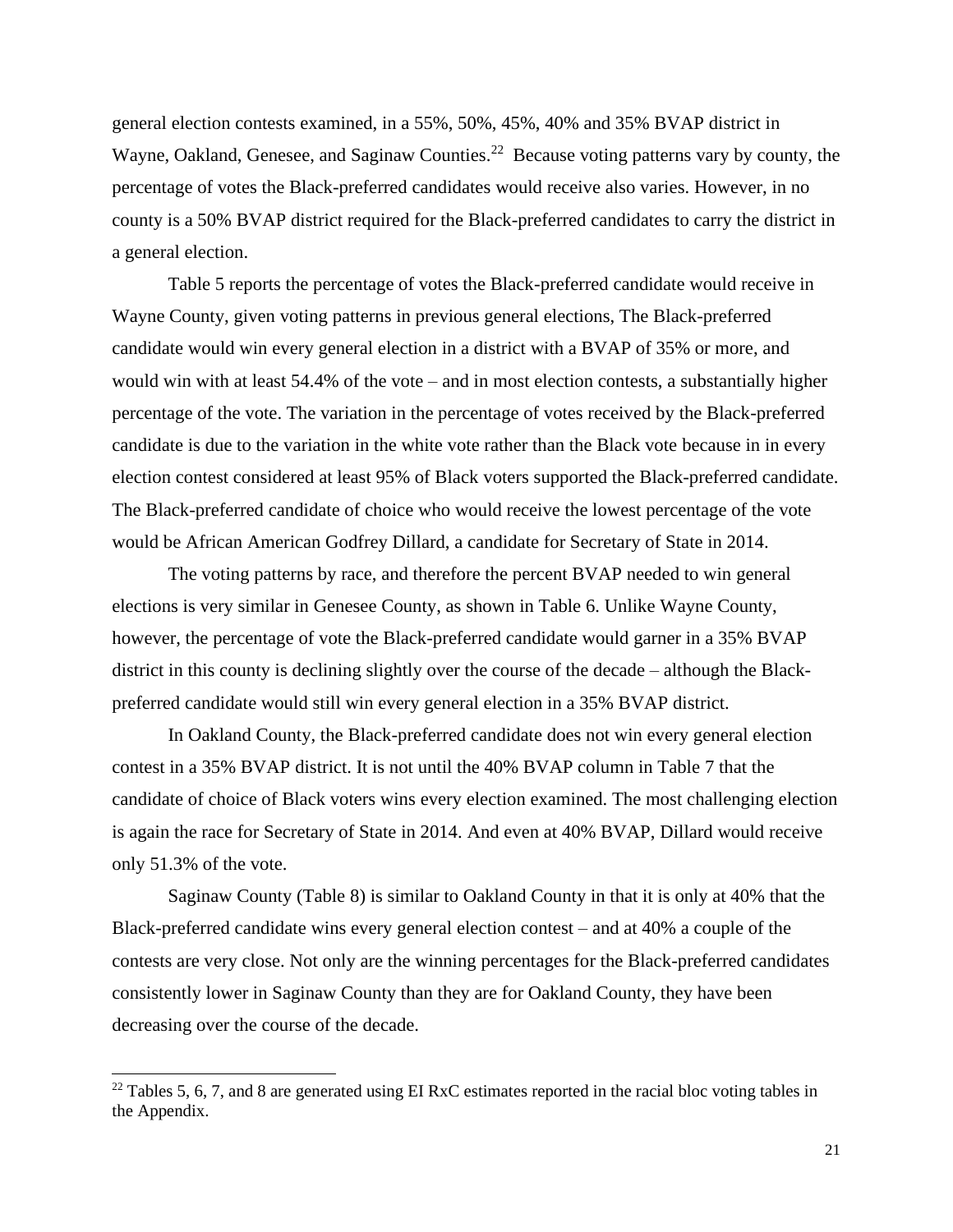|                          |           |          |      |                    |          | turnout rate for office and percent vote for black-preferred<br>candidates |                |                        | percent of<br>percent of<br>vote B-P | percent of<br>vote B-P | percent of<br>vote B-P | percent of<br>vote B-P |
|--------------------------|-----------|----------|------|--------------------|----------|----------------------------------------------------------------------------|----------------|------------------------|--------------------------------------|------------------------|------------------------|------------------------|
| WAYNE COUNTY             |           |          |      |                    |          |                                                                            |                | vote B-P<br>cand would | cand would                           | cand would             | cand would             | cand would             |
| Percent Black VAP        | candidate |          |      |                    |          |                                                                            |                | havel                  | have                                 | have                   | have                   | have                   |
| needed to win            |           |          |      | <b>Black votes</b> |          |                                                                            | White votes    | received if            | received if                          | received if            | received if            | received if            |
|                          | 움         | votes    |      |                    | votes    |                                                                            |                | district was           | district was                         | district was           | district was           | district was           |
|                          | ᡃᡃᡖ       | cast for |      |                    | cast for |                                                                            |                | 55% black              | 50% black                            | 45% black              | 40% black              | 35% black              |
|                          | race      | office   |      | B-P all others     | office   |                                                                            | B-P all others | <b>VAP</b>             | <b>VAP</b>                           | <b>VAP</b>             | <b>VAP</b>             | VAP                    |
| <b>GENERAL ELECTIONS</b> |           |          |      |                    |          |                                                                            |                |                        |                                      |                        |                        |                        |
| 2020 President           | W         | 58.0     | 97.5 | 2.5                | 76.6     | 47.5                                                                       | 52.5           | 71.5                   | 69.0                                 | 66.6                   | 64.3                   | 62.0                   |
| 2020 US Senate           | W         | 57.8     | 95.2 | 4.8                | 75.6     | 47.2                                                                       | 52.8           | 70.4                   | 68.0                                 | 65.7                   | 63.4                   | 61.2                   |
| 2018 Governor            | W         | 33.2     | 97.0 | 3.0                | 63.2     | 53.5                                                                       | 46.5           | 70.5                   | 68.5                                 | 66.6                   | 64.8                   | 63.1                   |
| 2018 Secretary of State  | W         | 33.1     | 97.0 | 3.0                | 62.2     | 53.6                                                                       | 46.4           | 70.7                   | 68.7                                 | 66.8                   | 65.0                   | 63.3                   |
| 2018 Attorney General    | W         | 32.7     | 95.5 | 4.5                | 61.3     | 49.4                                                                       | 50.6           | 67.6                   | 65.4                                 | 63.4                   | 61.5                   | 59.7                   |
| 2018 US Senate           | W         | 33.1     | 95.8 | 4.2                | 63.1     | 52.3                                                                       | 47.7           | 69.3                   | 67.3                                 | 65.4                   | 63.6                   | 61.9                   |
| 2016 President           | W         | 57.0     | 98.4 | 1.6                | 64.0     | 39.7                                                                       | 60.3           | 70.3                   | 67.4                                 | 64.4                   | 61.6                   | 58.7                   |
| 2014 Governor            | W         | 35.8     | 96.5 | 3.5                | 47.7     | 41.3                                                                       | 58.7           | 67.7                   | 65.0                                 | 62.3                   | 59.7                   | 57.2                   |
| 2014 Secretary of State  | AA        | 35.5     | 96.8 | 3.2                | 46.1     | 36.8                                                                       | 63.2           | 65.9                   | 62.9                                 | 60.0                   | 57.2                   | 54.4                   |
| 2014 Attorney General    | W         | 35.3     | 95.7 | 4.3                | 45.9     | 41.0                                                                       | 59.0           | 67.5                   | 64.8                                 | 62.1                   | 59.5                   | 57.0                   |
| 2014 US Senate           | W         | 35.7     | 98.0 | 2.0                | 46.8     | 53.4                                                                       | 46.6           | 74.9                   | 72.7                                 | 70.5                   | 68.4                   | 66.4                   |
| 2012 President           | AA        | 60.4     | 99.0 | 1.0                | 65.7     | 51.9                                                                       | 48.1           | 76.8                   | 74.5                                 | 72.1                   | 69.8                   | 67.5                   |
| 2012 US Senate           | W         | 59.9     | 98.1 | 1.9                | 64.4     | 57.6                                                                       | 42.4           | 79.1                   | 77.1                                 | 75.1                   | 73.1                   | 71.1                   |

## **Table 5: Percent BVAP Needed to Win, Wayne County**

## **Table 6: Percent BVAP Needed to Win, Genesee County**

|                          |           |          |      |                |          | turnout rate for office and percent vote for black-preferred<br>candidates |                       |                        | percent of<br>percent of<br>vote B-P | percent of<br>vote B-P | percent of<br>vote B-P | percent of<br>vote B-P |
|--------------------------|-----------|----------|------|----------------|----------|----------------------------------------------------------------------------|-----------------------|------------------------|--------------------------------------|------------------------|------------------------|------------------------|
| <b>GENESEE COUNTY</b>    |           |          |      |                |          |                                                                            |                       | vote B-P<br>cand would | cand would                           | cand would             | cand would             | cand would             |
| Percent Black VAP        | candidate |          |      |                |          |                                                                            |                       | have                   | have                                 | have                   | have                   | have                   |
| needed to win            |           |          |      | Black votes    |          |                                                                            | White votes           | received if            | received if                          | received if            | received if            | received if            |
|                          | 운         | votes    |      |                | votes    |                                                                            |                       | district was           | district was                         | district was           | district was           | district was           |
|                          | ৳         | cast for |      |                | cast for |                                                                            |                       | 55% black              | 50% black                            | 45% black              | 40% black              | 35% black              |
|                          | race      | office   |      | B-P all others | office   |                                                                            | <b>B-P</b> all others | <b>VAP</b>             | VAP                                  | VAP                    | <b>VAP</b>             | VAP                    |
| <b>GENERAL ELECTIONS</b> |           |          |      |                |          |                                                                            |                       |                        |                                      |                        |                        |                        |
| 2020 President           | W         | 53.0     | 96.1 | 3.9            | 79.6     | 42.1                                                                       | 57.9                  | 66.3                   | 63.7                                 | 61.1                   | 58.7                   | 56.4                   |
| 2020 US Senate           | W         | 56.6     | 95.0 | 5.0            | 78.7     | 43.5                                                                       | 56.5                  | 67.6                   | 65.0                                 | 62.6                   | 60.2                   | 57.9                   |
| 2018 Governor            | W         | 45.1     | 95.3 | 4.7            | 59.8     | 46.2                                                                       | 53.8                  | 69.8                   | 67.3                                 | 64.9                   | 62.6                   | 60.4                   |
| 2018 Secretary of State  | W         | 44.9     | 95.2 | 4.8            | 58.6     | 48.0                                                                       | 52.0                  | 70.8                   | 68.5                                 | 66.2                   | 64.0                   | 61.8                   |
| 2018 Attorney General    | W         | 44.6     | 94.1 | 5.9            | 58.4     | 41.1                                                                       | 58.9                  | 66.7                   | 64.0                                 | 61.5                   | 59.0                   | 56.5                   |
| 2018 US Senate           | W         | 45.1     | 95.2 | 4.8            | 59.6     | 45.8                                                                       | 54.2                  | 69.5                   | 67.1                                 | 64.7                   | 62.4                   | 60.1                   |
| 2016 President           | W         | 59.0     | 96.4 | 3.6            | 67.3     | 37.4                                                                       | 62.6                  | 67.9                   | 65.0                                 | 62.0                   | 59.2                   | 56.3                   |
| 2014 Governor            | W         | 35.8     | 95.8 | 4.2            | 47.5     | 51.8                                                                       | 48.2                  | 72.9                   | 70.7                                 | 68.6                   | 66.5                   | 64.5                   |
| 2014 Secretary of State  | AA        | 35.9     | 95.6 | 4.4            | 46.1     | 46.2                                                                       | 53.8                  | 70.3                   | 67.8                                 | 65.4                   | 63.1                   | 60.8                   |
| 2014 Attorney General    | W         | 35.9     | 95.6 | 4.4            | 45.5     | 45.2                                                                       | 54.8                  | 69.9                   | 67.4                                 | 65.0                   | 62.6                   | 60.2                   |
| 2014 US Senate           | W         | 36.1     | 95.6 | 4.4            | 47.1     | 58.6                                                                       | 41.4                  | 76.5                   | 74.7                                 | 72.9                   | 71.1                   | 69.4                   |
| 2012 President           | AA        | 61.0     | 97.6 | 2.4            | 68.4     | 53.7                                                                       | 46.3                  | 76.6                   | 74.4                                 | 72.2                   | 70.1                   | 67.9                   |
| 2012 US Senate           | W         | 60.7     | 96.7 | 3.3            | 67.5     | 60.2                                                                       | 39.8                  | 79.3                   | 77.5                                 | 75.7                   | 73.9                   | 72.1                   |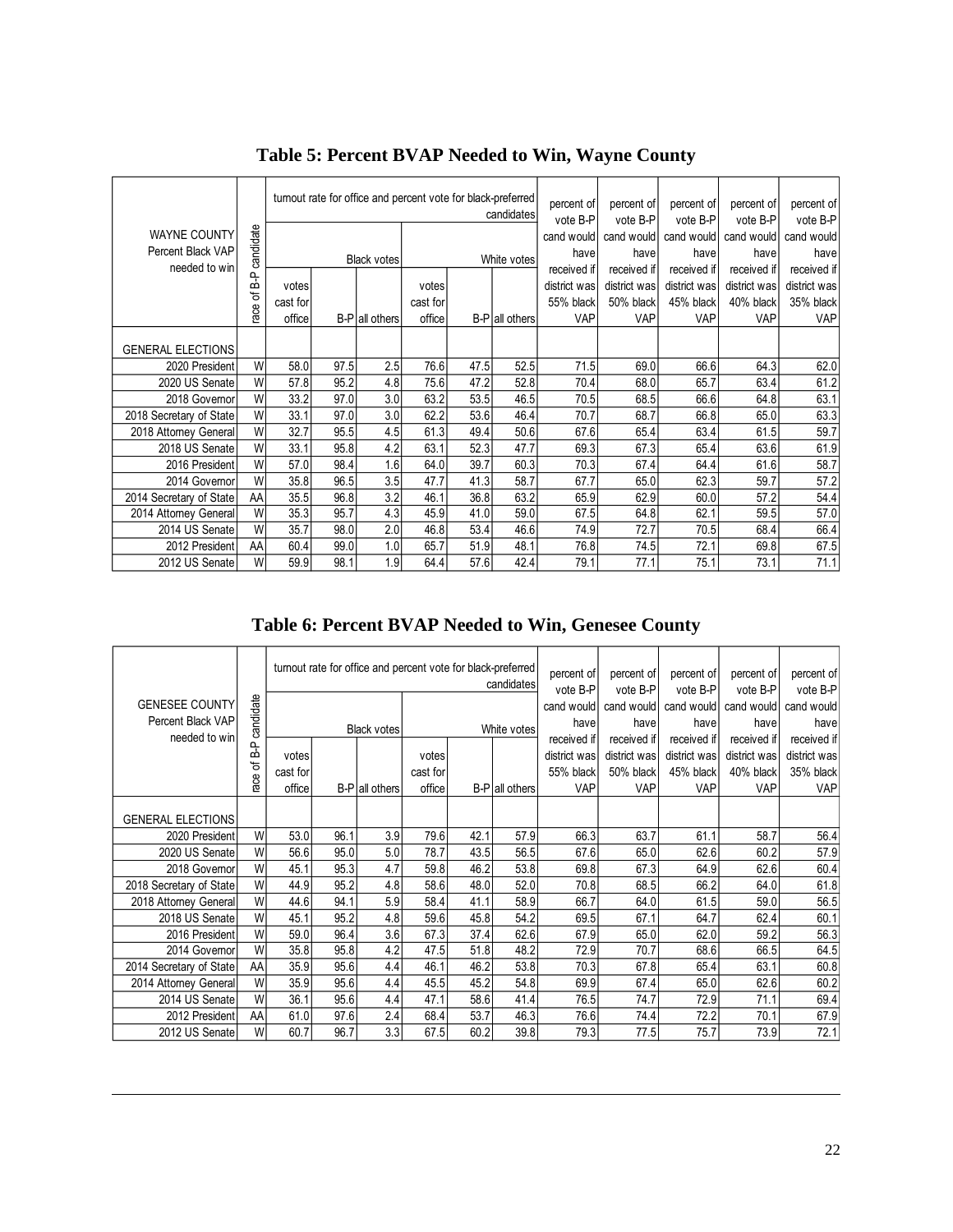|                          |           |                    | turnout rate for office and percent vote for black-preferred<br>percent of<br>candidates<br>vote B-P |                |          |      |                |              |                        | percent of<br>percent of<br>vote B-P | percent of<br>vote B-P | percent of<br>vote B-P |
|--------------------------|-----------|--------------------|------------------------------------------------------------------------------------------------------|----------------|----------|------|----------------|--------------|------------------------|--------------------------------------|------------------------|------------------------|
| OAKLAND COUNTY           | candidate |                    |                                                                                                      |                |          |      |                | cand would   | vote B-P<br>cand would | cand would                           | cand would             | cand would             |
| Percent Black VAP        |           | <b>Black votes</b> |                                                                                                      |                |          |      | White votes    | have         | have                   | have                                 | have                   | have                   |
| needed to win            | 웁         |                    |                                                                                                      |                |          |      |                | received if  | received if            | received if                          | received if            | received if            |
|                          | ᡃ᠋ᡠ       | votes              |                                                                                                      |                | votes    |      |                | district was | district was           | district was                         | district was           | district was           |
|                          | race      | cast for           |                                                                                                      |                | cast for |      |                | 55% black    | 50% black              | 45% black                            | 40% black              | 35% black              |
|                          |           | office             |                                                                                                      | B-P all others | office   |      | B-P all others | <b>VAP</b>   | VAP                    | VAP                                  | VAP                    | <b>VAP</b>             |
| <b>GENERAL ELECTIONS</b> |           |                    |                                                                                                      |                |          |      |                |              |                        |                                      |                        |                        |
| 2020 President           | W         | 71.6               | 93.4                                                                                                 | 6.6            | 86.4     | 45.9 | 54.1           | 69.8         | 67.4                   | 65.1                                 | 62.8                   | 60.6                   |
| 2020 US Senate           | W         | 71.4               | 92.1                                                                                                 | 7.9            | 85.4     | 43.5 | 56.5           | 68.1         | 65.6                   | 63.2                                 | 60.9                   | 58.6                   |
| 2018 Governor            | W         | 53.2               | 94.1                                                                                                 | 5.9            | 68.8     | 47.4 | 52.6           | 70.1         | 67.8                   | 65.5                                 | 63.3                   | 61.1                   |
| 2018 Secretary of State  | W         | 53.1               | 94.2                                                                                                 | 5.8            | 67.7     | 47.5 | 52.5           | 70.4         | 68.0                   | 65.8                                 | 63.5                   | 61.4                   |
| 2018 Attorney General    | W         | 52.5               | 93.8                                                                                                 | 6.2            | 67.0     | 43.0 | 57.0           | 67.9         | 65.3                   | 62.8                                 | 60.4                   | 58.1                   |
| 2018 US Senate           | W         | 53.2               | 93.0                                                                                                 | 7.0            | 68.7     | 45.5 | 54.5           | 68.6         | 66.2                   | 63.9                                 | 61.7                   | 59.5                   |
| 2016 President           | W         | 65.6               | 95.1                                                                                                 | 4.9            | 73.5     | 39.1 | 60.9           | 68.3         | 65.5                   | 62.7                                 | 60.0                   | 57.3                   |
| 2014 Governor            | W         | 46.3               | 94.8                                                                                                 | 5.2            | 54.6     | 30.6 | 69.4           | 63.3         | 60.1                   | 56.9                                 | 53.8                   | 50.7                   |
| 2014 Secretary of State  | AA        | 45.9               | 94.6                                                                                                 | 5.4            | 53.1     | 26.4 | 73.6           | 61.4         | 58.0                   | 54.7                                 | 51.3                   | 48.1                   |
| 2014 Attorney General    | W         | 45.8               | 94.1                                                                                                 | 5.9            | 52.6     | 32.9 | 67.1           | 64.5         | 61.4                   | 58.4                                 | 55.4                   | 52.4                   |
| 2014 US Senate           | W         | 46.5               | 95.0                                                                                                 | 5.0            | 53.7     | 46.7 | 53.3           | 71.5         | 69.1                   | 66.7                                 | 64.4                   | 62.1                   |
| 2012 President           | AA        | 68.9               | 95.7                                                                                                 | 4.3            | 75.7     | 42.1 | 57.9           | 70.3         | 67.6                   | 65.0                                 | 62.3                   | 59.7                   |
| 2012 US Senate           | W         | 67.8               | 95.8                                                                                                 | 4.2            | 74.0     | 47.6 | 52.4           | 73.1         | 70.6                   | 68.3                                 | 65.9                   | 63.5                   |

# **Table 7: Percent BVAP Needed to Win, Oakland County**

# **Table 8: Percent BVAP Needed to Win, Saginaw County**

|                          |           | turnout rate for office and percent vote for black-preferred |            |                |          |      |                | percent of   | percent of   | percent of   | percent of   | percent of   |
|--------------------------|-----------|--------------------------------------------------------------|------------|----------------|----------|------|----------------|--------------|--------------|--------------|--------------|--------------|
|                          |           |                                                              | candidates |                |          |      |                |              | vote B-P     | vote B-P     | vote B-P     | vote B-P     |
| <b>SAGINAW COUNTY</b>    |           |                                                              |            |                |          |      |                | cand would   | cand would   | cand would   | cand would   | cand would   |
| Percent Black VAP        | candidate | Black votes                                                  |            | White votes    |          |      | have           | have         | have         | have         | have         |              |
| needed to win            |           |                                                              |            |                |          |      |                | received if  | received if  | received if  | received if  | received if  |
|                          | 움         | votes                                                        |            |                | votes    |      |                | district was | district was | district was | district was | district was |
|                          | ᡃᡖ        | cast for                                                     |            |                | cast for |      |                | 55% black    | 50% black    | 45% black    | 40% black    | 35% black    |
|                          | race      | office                                                       |            | B-P all others | office   |      | B-P all others | VAP          | VAP          | <b>VAP</b>   | <b>VAP</b>   | VAP          |
|                          |           |                                                              |            |                |          |      |                |              |              |              |              |              |
| <b>GENERAL ELECTIONS</b> |           |                                                              |            |                |          |      |                |              |              |              |              |              |
| 2020 President           | W         | 48.6                                                         | 95.3       | 4.7            | 79.6     | 36.3 | 63.7           | 61.5         | 58.7         | 56.0         | 53.4         | 50.9         |
| 2020 US Senate           | W         | 48.4                                                         | 93.8       | 6.2            | 78.7     | 37.5 | 62.5           | 61.7         | 58.9         | 56.3         | 53.9         | 51.5         |
| 2018 Governor            | W         | 37.7                                                         | 93.6       | 6.4            | 63.0     | 40.9 | 59.1           | 63.2         | 60.6         | 58.2         | 55.9         | 53.7         |
| 2018 Secretary of State  | W         | 38.0                                                         | 93.7       | 6.3            | 61.4     | 39.2 | 60.8           | 62.7         | 60.0         | 57.5         | 55.1         | 52.8         |
| 2018 Attorney General    | W         | 37.6                                                         | 93.4       | 6.6            | 61.0     | 33.3 | 66.7           | 59.1         | 56.2         | 53.4         | 50.8         | 48.3         |
| 2018 US Senate           | W         | 37.8                                                         | 93.5       | 6.5            | 62.8     | 39.3 | 60.7           | 62.3         | 59.7         | 57.2         | 54.8         | 52.6         |
| 2016 President           | W         | 52.3                                                         | 95.0       | 5.0            | 70.2     | 30.6 | 69.4           | 61.3         | 58.1         | 55.0         | 52.0         | 49.0         |
| 2014 Governor            | W         | 32.7                                                         | 94.1       | 5.9            | 50.8     | 42.2 | 57.8           | 65.1         | 62.5         | 60.1         | 57.8         | 55.6         |
| 2014 Secretary of State  | AA        | 32.6                                                         | 94.4       | 5.6            | 49.2     | 36.3 | 63.7           | 62.3         | 59.5         | 56.7         | 54.1         | 51.6         |
| 2014 Attorney General    | W         | 32.4                                                         | 94.1       | 5.9            | 50.1     | 32.6 | 67.4           | 59.8         | 56.8         | 53.9         | 51.1         | 48.5         |
| 2014 US Senate           | W         | 32.7                                                         | 94.1       | 5.9            | 50.1     | 50.6 | 49.4           | 69.9         | 67.8         | 65.7         | 63.8         | 61.9         |
| 2012 President           | AA        | 56.2                                                         | 95.7       | 4.3            | 70.3     | 42.9 | 57.1           | 69.0         | 66.4         | 63.8         | 61.3         | 58.8         |
| 2012 US Senate           | W         | 55.7                                                         | 95.4       | 4.6            | 68.7     | 52.3 | 47.7           | 73.8         | 71.6         | 69.5         | 67.4         | 65.4         |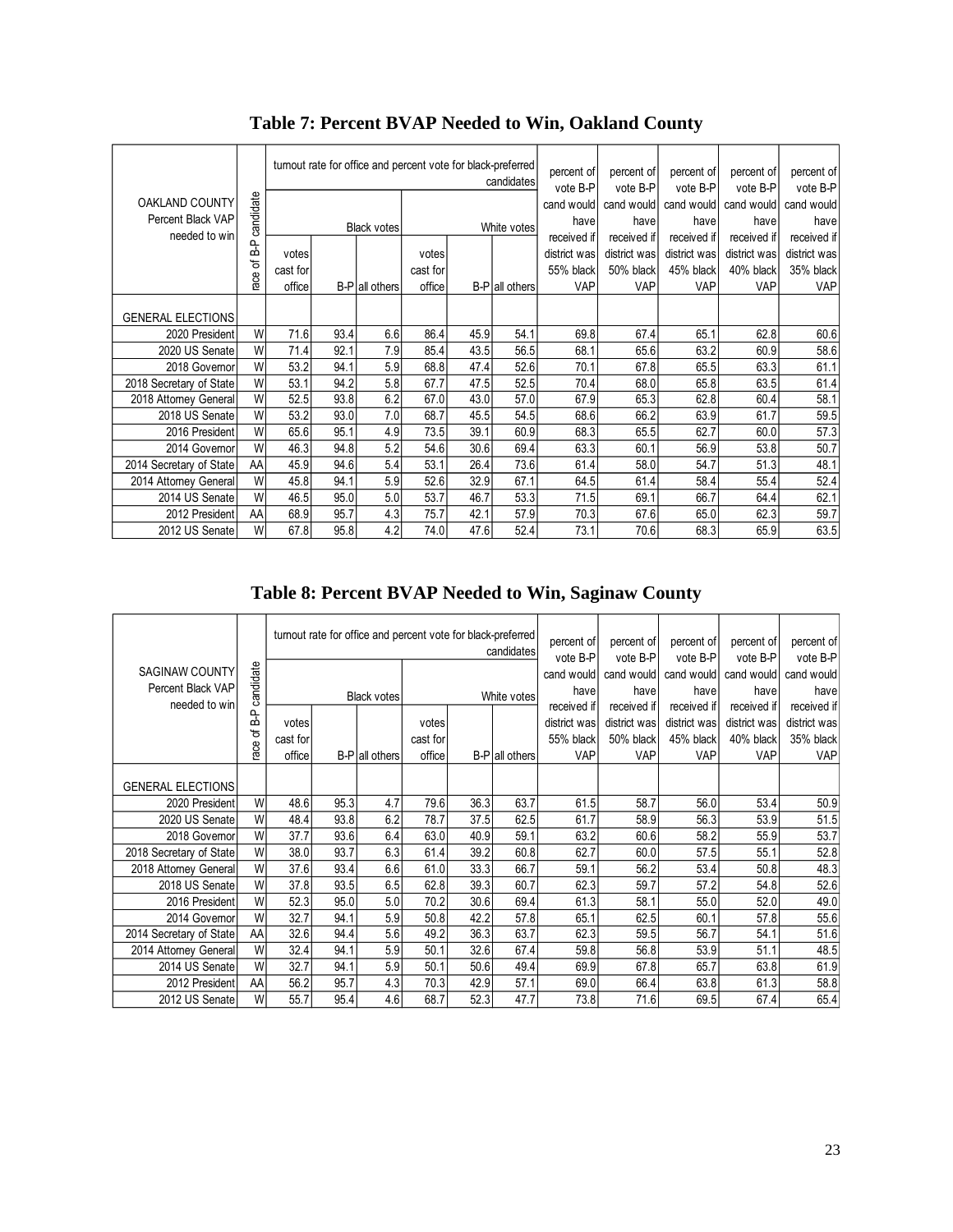It is important to remember that winning office in the United States usually requires winning two elections: a primary and a general election. The tables above consider only general election contests. Producing a comparable set of tables for Democratic primaries is not possible. First, there was only one statewide Democratic primary – the 2018 primary contest for Governor. There were three candidates competing in this election and because 50% of the vote was not required to win the election, a mathematical equation setting the percentage needed to win 50% of the vote does not work. Second, Black voters were not cohesive in support of any one of these three candidates. In fact, the candidate preferred by even the plurality of Black voters was not the same in the four counties examined. Drawing a district that Black-preferred candidate could win this primary is not possible when there is no Black-preferred candidate.

In areas where most of the white voters are likely to vote in Republican primaries, the inability to calculate the percent needed to win in Democratic primaries is not particularly important. Black voters will dominate the Democratic primary unless they make up only a very small portion of the voters in the district. However, in the counties examined in Michigan, many white voters elect to participate in the Democratic primary, especially in Wayne County. As the percentage Black VAP of proposed districts decreases, it may become more challenging for Black-preferred candidates to win not only the general election but the Democratic primary – but only if voting in Democratic primaries is racially polarized. Unfortunately, it is not possible to ascertain exactly how much more difficult it would be – or even if it would be more difficult – given the lack of Democratic primary election data.

### **B. Threshold of Representation in the Current State House and Senate Districts**

A useful check on the percent needed to win estimates found in Tables 5-8 that can be done prior to drawing any districts is to produce what have been referred to by some political scientists as "threshold of representation" tables. These tables are designed to identify the lowest minority percentage above which minority candidates are consistently elected. Tables 9 and 10, below, report the BVAP of the current Michigan state house and senate districts with over 20% BVAP, and indicate the race and party of the candidate elected to represent the district.<sup>23</sup> Sorted

<sup>&</sup>lt;sup>23</sup> There are no African American state senators or representatives elected from districts that are less than 20% Black in VAP. However, there are other minority candidates (Hispanic, Asian, and Middle Eastern) elected to state house districts with considerably less than 20% BVAP.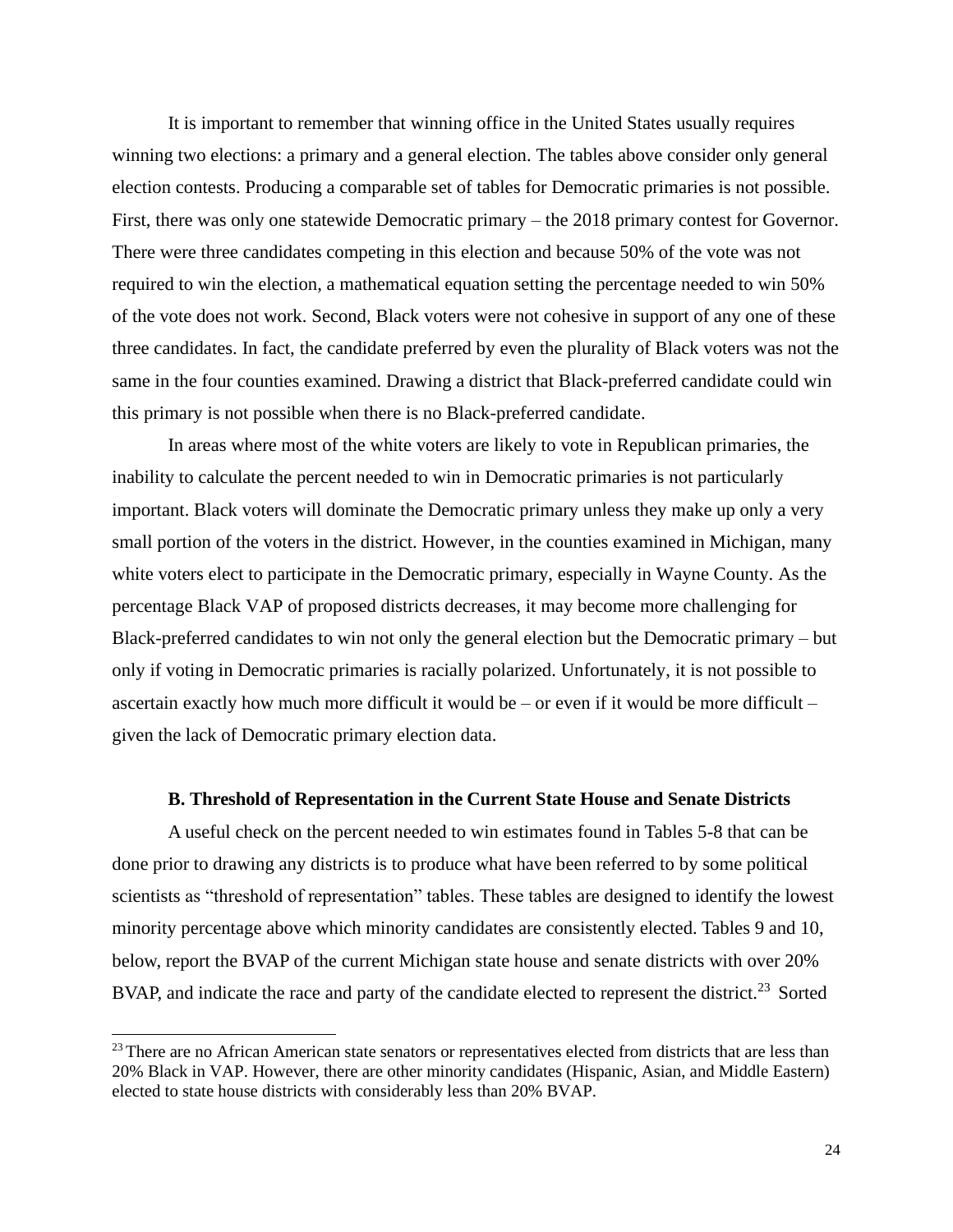by the percent BVAP, the tables can sometimes provide evidence of a clear breakpoint between those districts that are probably electing candidates of choice and those that are not.<sup>24</sup>

An examination Table 9 indicates that every Michigan state house district with a BVAP of at least 35% elects a minority representative to the state house. In fact, every district with a BVAP of more than 26.53% elects a minority to office with the exception of District 49 in Genesee County. And the racial bloc voting analysis of House District 49 indicates that the white incumbent, John Cherry, is the candidate of choice of Black voters, even in the 2018 Democratic primary when he faced several African American candidates.

| <b>State</b>    | <b>Total</b> |                            | <b>Percent</b> |                          |       |              | <b>Percent</b> |
|-----------------|--------------|----------------------------|----------------|--------------------------|-------|--------------|----------------|
| <b>House</b>    | <b>VAP</b>   | <b>Black</b><br><b>VAP</b> | <b>Black</b>   | <b>Name</b>              | Party | Race         | of Vote        |
| <b>District</b> |              |                            | <b>VAP</b>     |                          |       |              | 2020           |
| $\overline{7}$  | 60347        | 57256                      | 94.27%         | Helena Scott             | D     | <b>Black</b> | 93.00%         |
| 8               | 62448        | 58042                      | 92.42%         | Stephanie A. Young       | D     | <b>Black</b> | 96.70%         |
| 3               | 54130        | 49536                      | 90.93%         | Shri Thanedar            | D     | Asian        | 93.30%         |
| 9               | 62529        | 46806                      | 74.22%         | Karen Whitsett           | D     | <b>Black</b> | 94.20%         |
| 10              | 69209        | 46977                      | 67.41%         | Mary Cavanagh            | D     | Hispanic     | 84.80%         |
| 1               | 59788        | 38993                      | 64.76%         | Tenisha R. Yancey        | D     | <b>Black</b> | 75.80%         |
| 35              | 78306        | 49325                      | 62.50%         | Kyra Harris Bolden       | D     | <b>Black</b> | 82.90%         |
| 34              | 49491        | 30419                      | 60.96%         | Cynthia R. Neeley        | D     | <b>Black</b> | 86.70%         |
| $\overline{2}$  | 57031        | 33142                      | 57.70%         | Joe Tate                 | D     | <b>Black</b> | 74.10%         |
| $\overline{5}$  | 49290        | 27190                      | 54.12%         | Cynthia A. Johnson       | D     | <b>Black</b> | 93.40%         |
| 6               | 67505        | 36182                      | 52.86%         | <b>Tyrone Carter</b>     | D     | <b>Black</b> | 100.00%        |
| $\overline{4}$  | 68749        | 32761                      | 47.27%         | Abraham Aiyash           | D     | <b>ME</b>    | 89.80%         |
| 29              | 72319        | 26621                      | 36.04%         | <b>Brenda Carter</b>     | D     | <b>Black</b> | 72.90%         |
| 95              | 58640        | 21320                      | 35.50%         | Amos O'Neal              | D     | <b>Black</b> | 70.10%         |
| 49              | 64844        | 19308                      | 29.47%         | John D. Cherry           | D     | White        | 68.90%         |
| 54              | 72426        | 21212                      | 28.79%         | Ronnie Peterson          | D     | <b>Black</b> | 77.70%         |
| 12              | 73883        | 20207                      | 26.97%         | Alex Garza               | D     | Hispanic     | 62.40%         |
| 11              | 73586        | 19760                      | 26.53%         | Jewell Jones             | D     | <b>Black</b> | 65.20%         |
| 92              | 66135        | 16957                      | 25.34%         | Terry J. Sabo            | D     | White        | 65.30%         |
| 27              | 73337        | 18051                      | 24.35%         | Regina Weiss             | D     | White        | 74.40%         |
| 16              | 74617        | 17556                      | 23.25%         | Kevin Coleman            | D     | White        | 62.50%         |
| 75              | 76956        | 18127                      | 22.56%         | David LaGrand            | D     | White        | 74.60%         |
| 68              | 71672        | 16808                      | 22.44%         | Sarah Anthony            | D     | <b>Black</b> | 75.90%         |
| 18              | 75251        | 16519                      | 21.76%         | Kevin Hertel             | D     | White        | 60.30%         |
| 22              | 68758        | 14588                      | 21.00%         | <b>Richard Steenland</b> | D     | White        | 59.90%         |
| 60              | 74176        | 15887                      | 20.97%         | Julie M. Rogers          | D     | White        | 71.40%         |

**Table 9: Threshold of Representation for State House Districts, 2021**

<sup>&</sup>lt;sup>24</sup> Without the confirmation provided by a racial bloc voting analysis, it could conceivably be the case that the minority legislator is not the candidate of choice of minority voters.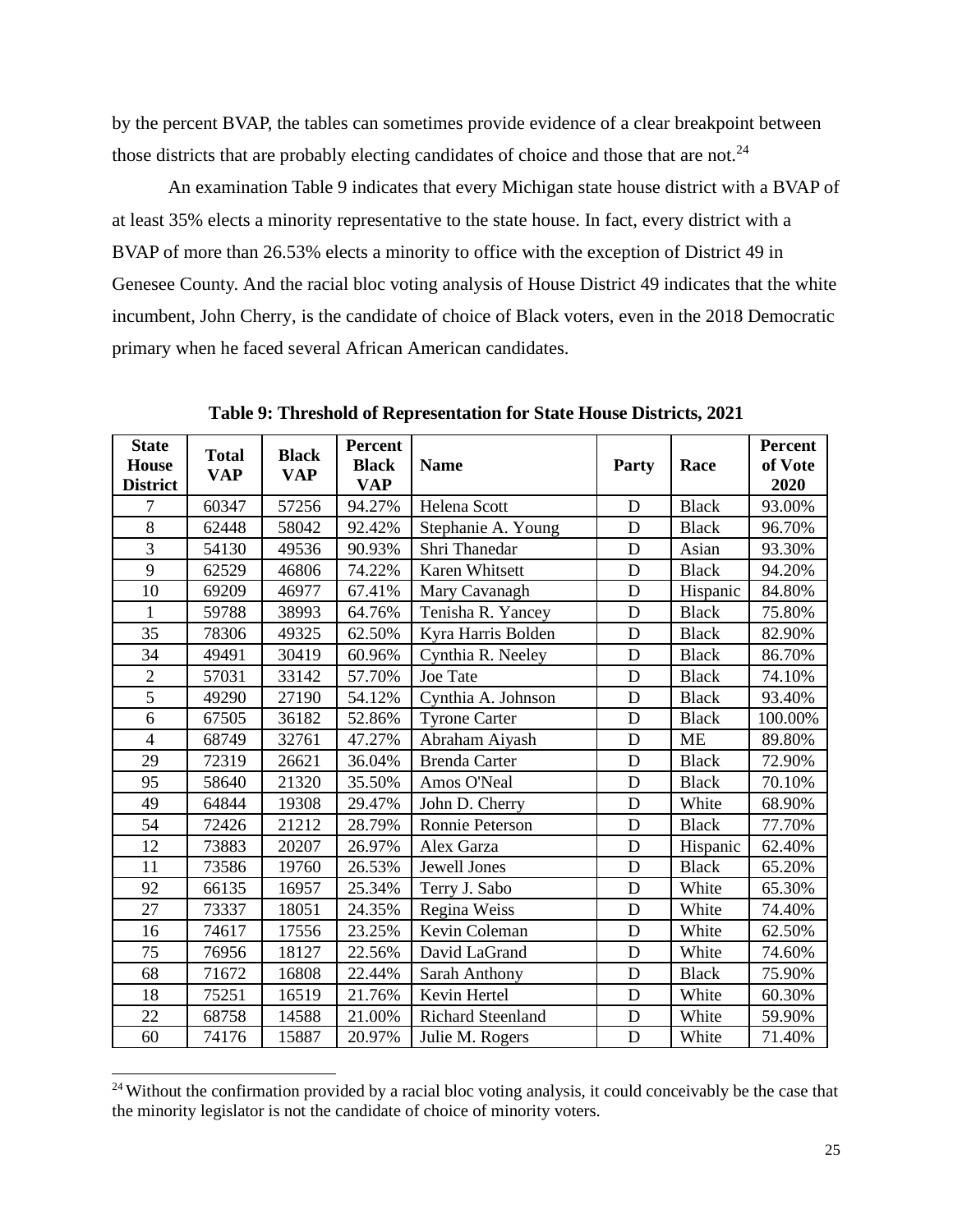Interpreting Table 10, for the Michigan state senate, is less straightforward. The four districts with BVAP percentages over 47% elect African Americans to office. However, Stephanie Chang, the state senator in District 1, which is 44.68% BVAP, was not the candidate of choice of Black voters in the 2018 Democratic primary, though she is the candidate of choice in the general election.

| <b>State</b><br><b>Senate</b><br><b>District</b> | <b>Total</b><br><b>VAP</b> | <b>Black</b><br><b>VAP</b> | <b>Percent</b><br><b>Black</b><br>VAP | <b>Name</b>             | party | race         | <b>Percent</b><br>of vote<br>2018 |
|--------------------------------------------------|----------------------------|----------------------------|---------------------------------------|-------------------------|-------|--------------|-----------------------------------|
| 5                                                | 203828                     | 111418                     | 54.25%                                | <b>Betty Alexander</b>  | D     | <b>Black</b> | 77.4%                             |
| 2                                                | 169357                     | 86961                      | 50.82%                                | Adam Hollier            | D     | <b>Black</b> | 75.7%                             |
| 3                                                | 186758                     | 90737                      | 48.14%                                | Sylvia Santana          | D     | <b>Black</b> | 81.8%                             |
| 4                                                | 180199                     | 85691                      | 47.00%                                | <b>Marshall Bullock</b> | D     | <b>Black</b> | 78.3%                             |
| 1                                                | 193087                     | 87075                      | 44.68%                                | <b>Stephanie Chang</b>  | D     | Asian        | 72.0%                             |
| 11                                               | 229870                     | 82336                      | 35.48%                                | Jeremy Moss             | D     | White        | 76.7%                             |
| 27                                               | 175918                     | 54071                      | 30.42%                                | Jim Ananich             | D     | White        | 71.2%                             |
| 9                                                | 219325                     | 50800                      | 22.95%                                | Paul Wojno              | D     | White        | 65.9%                             |
| 6                                                | 217734                     | 46997                      | 21.29%                                | Erika Geiss             | D     | <b>Black</b> | 61.4%                             |

**Table 10: Threshold of Representation for State Senate Districts, 2021**

### **C. Recompiled Election Results**

As noted above, once draft districts have been drawn, there is a second approach available for ascertaining whether a proposed district is likely to provide minority voters with an opportunity to elect their candidates of choice to legislative or congressional office. This approach relies on recompiling election results from previous elections to see if the candidates preferred by minority voters would win in the draft district. This process entails (1) identifying "bellwether" elections, (2) disaggregating the precinct level results for these elections down to the census block level and then (3) re-aggregating the results up to conform to proposed district boundaries to determine if the minority-preferred candidate would win. This recompilation can only be done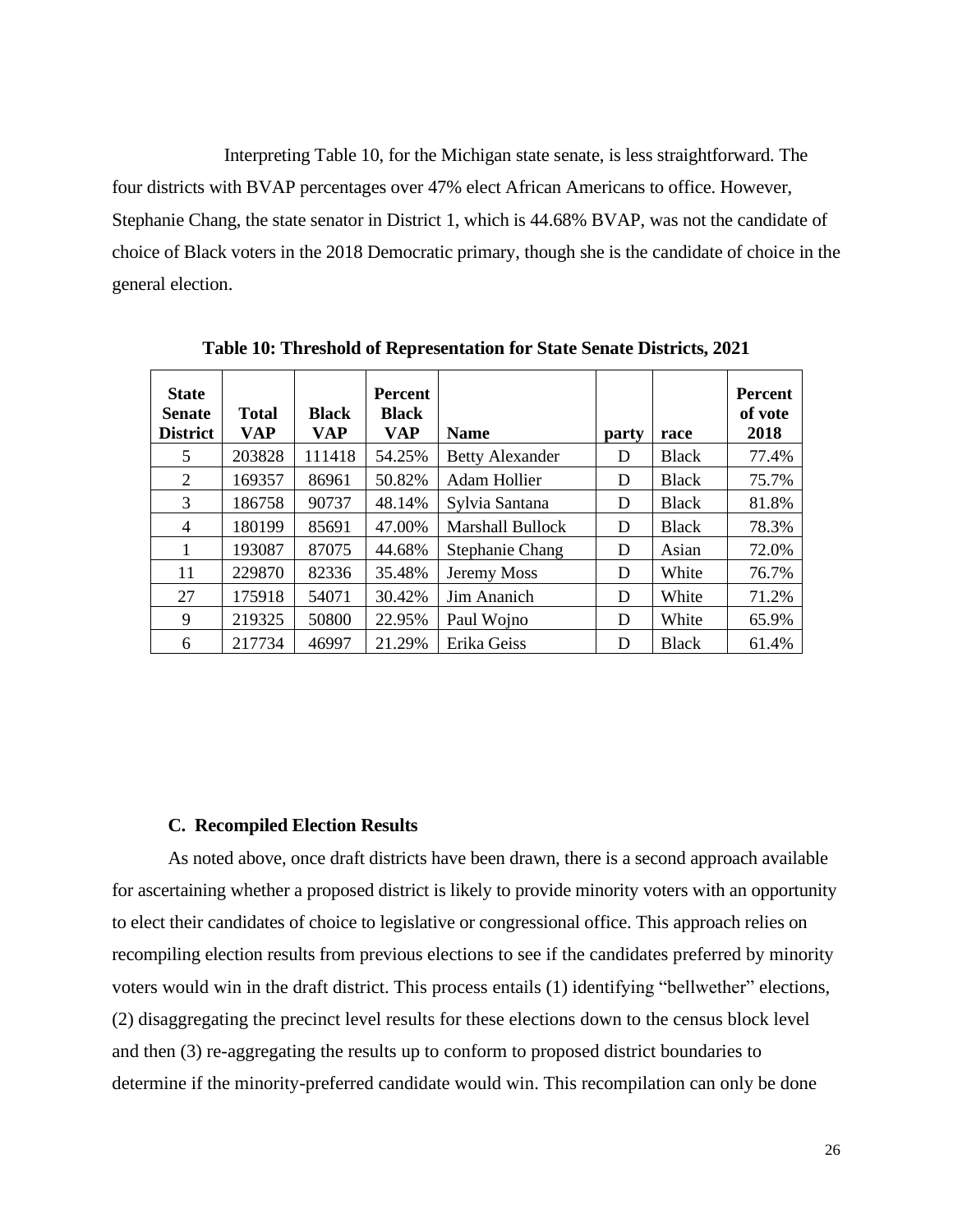for elections that cover a broad enough area to encompass all of the draft districts, hence only statewide elections can be used for this exercise. "Bellwether" elections are statewide elections that included minority candidates who were the candidates of choice of minority voters but were not supported by white voters.

Although there were six statewide general elections that included African American candidates or running mates, the African American was the candidate of choice of Black voters in only four of these contests: U.S. President in 2012 and 2020, Secretary of State in 2014, and Governor in 2018. All of these contests were racially polarized statewide, but only the 2014 Secretary of State contest was polarized in all four counties. This election contest was also the contest in which the candidate strongly preferred by Black voters garnered the least amount of white crossover votes. Thus, while recompiled elections results for all four elections provide important information for determining if a proposed district would provide Black voters with an opportunity to elect their preferred candidates in general elections, the single best "bellwether" contest for that purpose is the vote for Godfrey Dillard in 2014.

The redistricting software used by MICRC automatically included recompiled election results for all draft districts for all four of these elections – in fact, it included this information for every statewide general election conducted between 2012 and 2020. Ascertaining if the African American candidates of choice of Black voters, especially Dillard in 2014, carried a proposed district provides evidence that the proposed district in a draft plan will provide Black voters with an opportunity to elect their candidates of choice in general elections.

The redistricting software also reported recompiled election results for the one statewide Democratic primary conducted in the past decade: the 2018 race for Governor. However, because there were three candidates and because Black voters were not cohesive in supporting any of these candidates, these recompiled results are not particularly useful in ascertaining whether a proposed district would provide minority voters with an opportunity to elect their preferred candidates in Democratic primaries.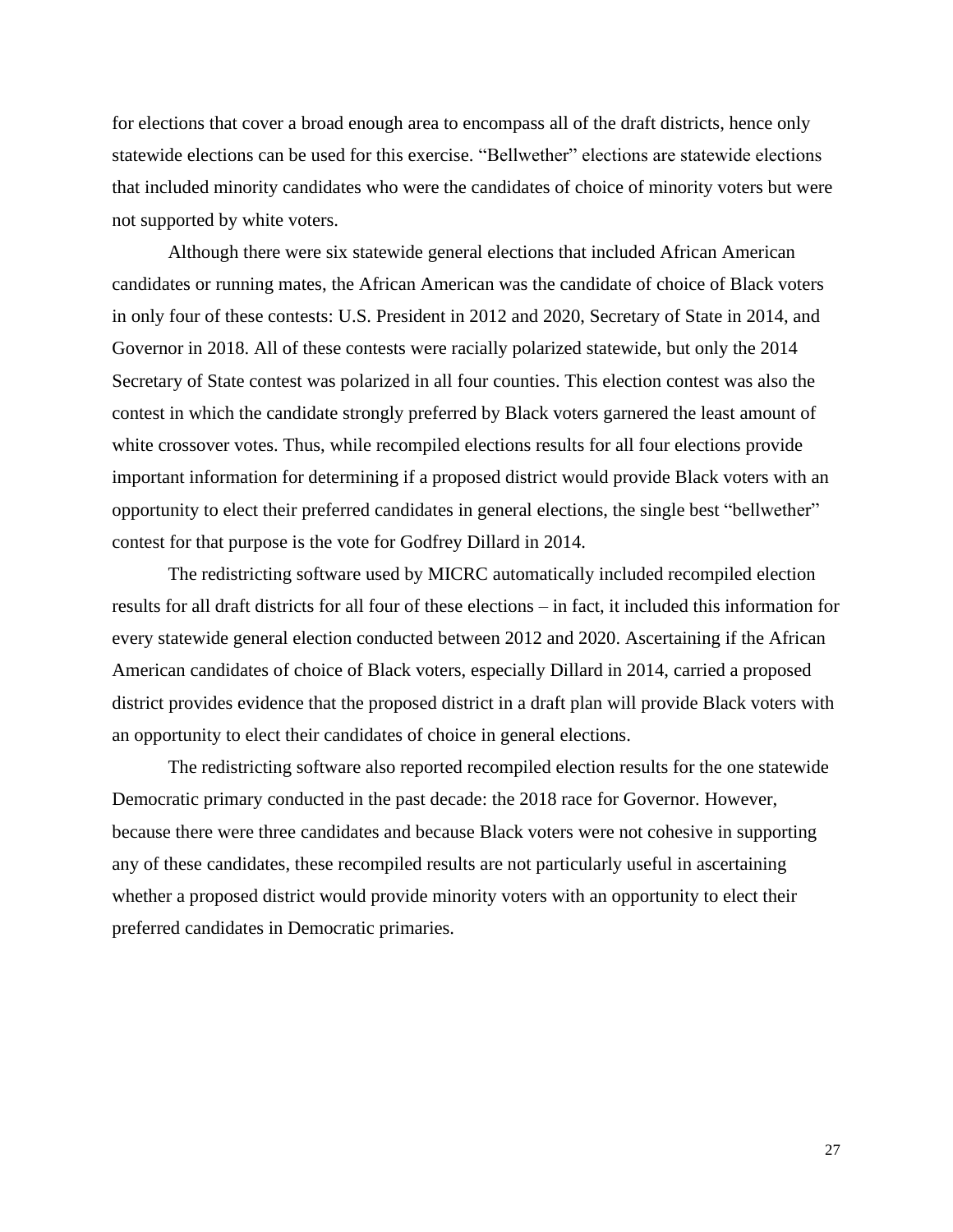### **III. Measuring Partisan Fairness in Redistricting Plans**

According to 13(d) of Article IV, Section 6 of the Michigan State Constitution: "Districts shall not provide a disproportionate advantage to any political party. A disproportionate advantage to a political party shall be determined using accepted measures of partisan fairness." A number of objective mathematical measures have been developed by social scientists and mathematicians to determine if an existing or proposed redistricting map disadvantages one political party relative to the other. Using these measures, we can compare an existing or proposed redistricting map to a large set of other possible maps to determine if the proposed map exhibits more or less political bias. The maps used for comparative purposes can be previous redistricting maps used in the state, or the redistricting maps of other states, or they can be computer simulated maps.

I proposed incorporating three measures of partisan fairness measures into the redistricting software used by the MICRC to draw redistricting maps. The reasons for my choice were as follows:

- The measures are easy to understand and straightforward to calculate. They produce scores that indicate both the direction and the magnitude of any political bias in the redistricting map.
- Because I easily calculated the scores for each of these measures in excel, I knew it would be possible to incorporate an automated report function into the redistricting software that could provide these scores for any draft plans drawn.
- Although these three measures have only recently been developed, they have all have been introduced and accepted by federal and state courts as useful tools for determining if a redistricting map is politically fair.

The three partisan fairness measures I selected are the lopsided margins test, the mean-median difference, and the efficiency gap.

In addition to these three measures, a simple metric for indicating whether a redistricting plan is fair is to compare the proportion of the statewide vote each party receives to the proportion of the districts each party wins or is likely to win under the proposed plan. The proportionality of a redistricting plan is calculated by subtracting the percentage of votes won by the party from the percentage of seats that party won (or would win) in congressional and state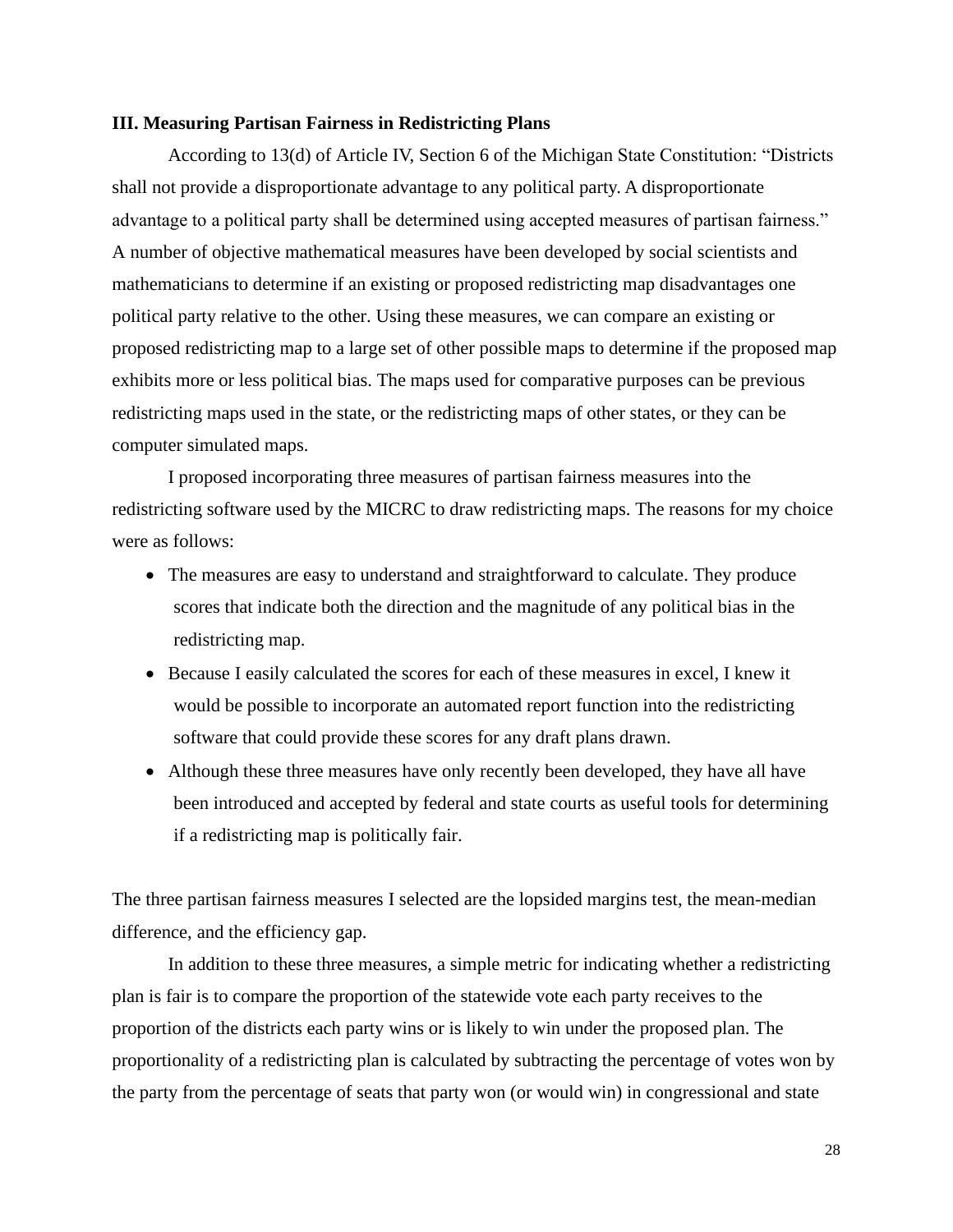legislative elections. So, for example, if Party A won 52.3% of the vote statewide but only won 44.7% of the seats in the state senate, the proportionality bias would be  $44.7 - 52.3$  or  $-7.6$  in favor of Party B.

Each of these measures use historical election results to evaluate the partisan fairness of redistricting plans. However, in the case of proposed districts, previous election results must be reconfigured to conform to the proposed district boundaries to evaluate the partisan fairness of the proposed plans.<sup>25</sup> A composite election index was constructed using the statewide general elections between 2012 and 2020 – all 13 of the election contests included in the GIS redistricting database and analyzed in the racial bloc voting analysis. The composite index was weighted to give each election cycle equal weight in the index. However, the partisan fairness report function in the redistricting software was designed so that any of the individual 13 elections could be substituted for the composite index in calculating the partisan fairness scores.

### **A. Lopsided Margins Test**

In a perfectly fair plan – at least in a state in which the two political parties are competitive (closely divided) – we would expect a mix of districts, some strongly partisan districts, some moderately reliable districts, and some tossups – but each party would have a roughly similar mix. If one party has a smaller number of victories with larger margins of victory that the other party, this is an indication that one party is being disfavored over the other in the map. This pattern of outcomes can be quantified by sorting the districts into two groups, by winning party. Each party's winning vote share can then be compared to see if one party has significantly higher margin of victories than the other.<sup>26</sup> The following is an example of how this is calculated:

<sup>&</sup>lt;sup>25</sup> Both the efficiency gap and the mean-median difference have been used to evaluate computer simulated alternative redistricting maps for comparative purposes in partisan gerrymandering challenges. Election results for select statewide elections were reconfigured to determine how the candidates in these elections would have fared in the alternative districts.

<sup>&</sup>lt;sup>26</sup> This measure was first discussed in Sam Wang, "Three Tests for Practical Evaluation of Partisan Gerrymandering," *Stanford Law Journal*, 16, June 2016. Available at: [https://www.stanfordlawreview.org/print/article/three-tests-for-practical-evaluation-of-partisan](https://www.stanfordlawreview.org/print/article/three-tests-for-practical-evaluation-of-partisan-gerrymandering/)[gerrymandering/\)](https://www.stanfordlawreview.org/print/article/three-tests-for-practical-evaluation-of-partisan-gerrymandering/)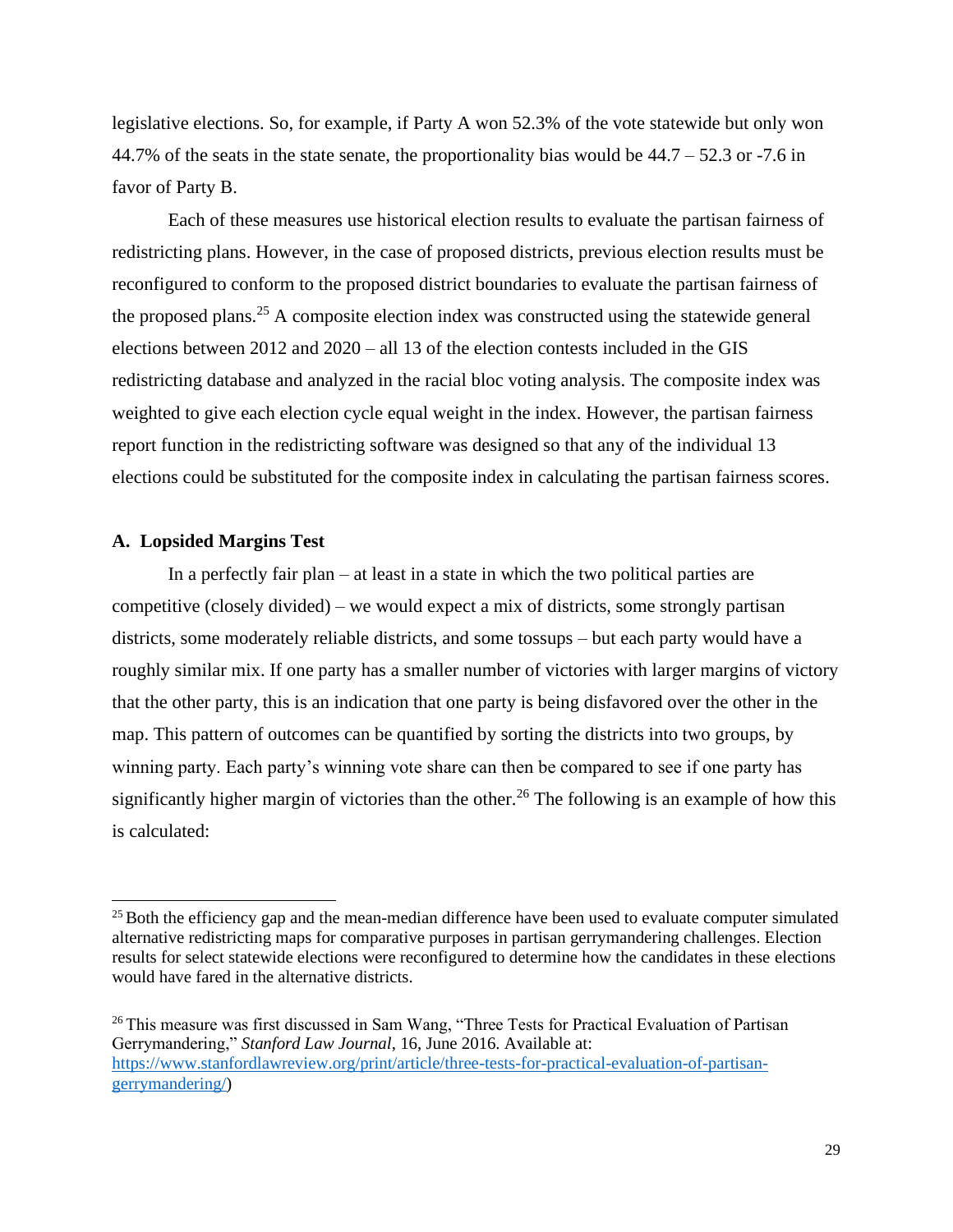|                 |         |            |                    | <b>Percent of Votes</b> |         |         | <b>Party Wins</b> |
|-----------------|---------|------------|--------------------|-------------------------|---------|---------|-------------------|
| <b>District</b> | Party A | Party B    | <b>Total Votes</b> | Party A                 | Party B | Party A | Party B           |
| 1               | 279     | 120        | 399                | 69.9%                   | 30.1%   | 69.9%   |                   |
| $\overline{2}$  | 172     | 198        | 370                | 46.5%                   | 53.5%   |         | 53.5%             |
| 3               | 167     | <b>192</b> | 359                | 46.5%                   | 53.5%   |         | 53.5%             |
| 4               | 148     | 212        | 360                | 41.1%                   | 58.9%   |         | 58.9%             |
| 5               | 185     | 180        | 365                | 50.7%                   | 49.3%   | 50.7%   |                   |
| 6               | 139     | <b>193</b> | 332                | 41.9%                   | 58.1%   |         | 58.1%             |
| $\overline{7}$  | 169     | 201        | 370                | 45.7%                   | 54.3%   |         | 54.3%             |
| 8               | 179     | 206        | 385                | 46.5%                   | 53.5%   |         | 53.5%             |
| 9               | 234     | 99         | 333                | 70.3%                   | 29.7%   | 70.3%   |                   |
| 10              | 178     | 199        | 377                | 47.2%                   | 52.8%   |         | 52.8%             |
| <b>TOTAL</b>    | 1850    | 1800       | 3650               | 50.7%                   | 49.3%   | 63.6%   | 54.9%             |

Party A in the example is winning districts with a much higher average vote (63.6%) than Party B  $(54.9\%)$  – and the difference between the two percentages is 8.7 (63.6 – 54.9). This indicates that Party A supporters are packed into a few districts that it wins by large margins. Party B, on the other hand, is winning substantially more districts with substantially lower vote margins.

### **B. Mean-Median Difference**

Comparing a dataset's mean and median is a common statistical analysis used to assess how skewed the dataset is – if the dataset is balanced, the mean will be very close in value to its median. As a dataset becomes more skewed, the mean and median begin to diverge; looking at the difference between the two can be used determine the extent to which the data is skewed.

Based on this principle, the mean-median district vote share difference compares a party's mean district vote share to its median district vote share:<sup>27</sup>

- Mean = average party vote share across all districts
- Median = party vote share in the median district when districts are sorted on share of party vote

 $27$  This approach to ascertaining political bias in redistricting maps was proposed by Michael D. McDonald and Robin Best in "Unfair Partisan Gerrymanders in Politics and Law: A Diagnostic Applied to Six Cases," *Election Law Journal* 14(4), 2015 (available at: [https://www.liebertpub.com/doi/abs/10.1089/elj.2015.0358\)](https://www.liebertpub.com/doi/abs/10.1089/elj.2015.0358). It was further quantified by Wang (see full citation above).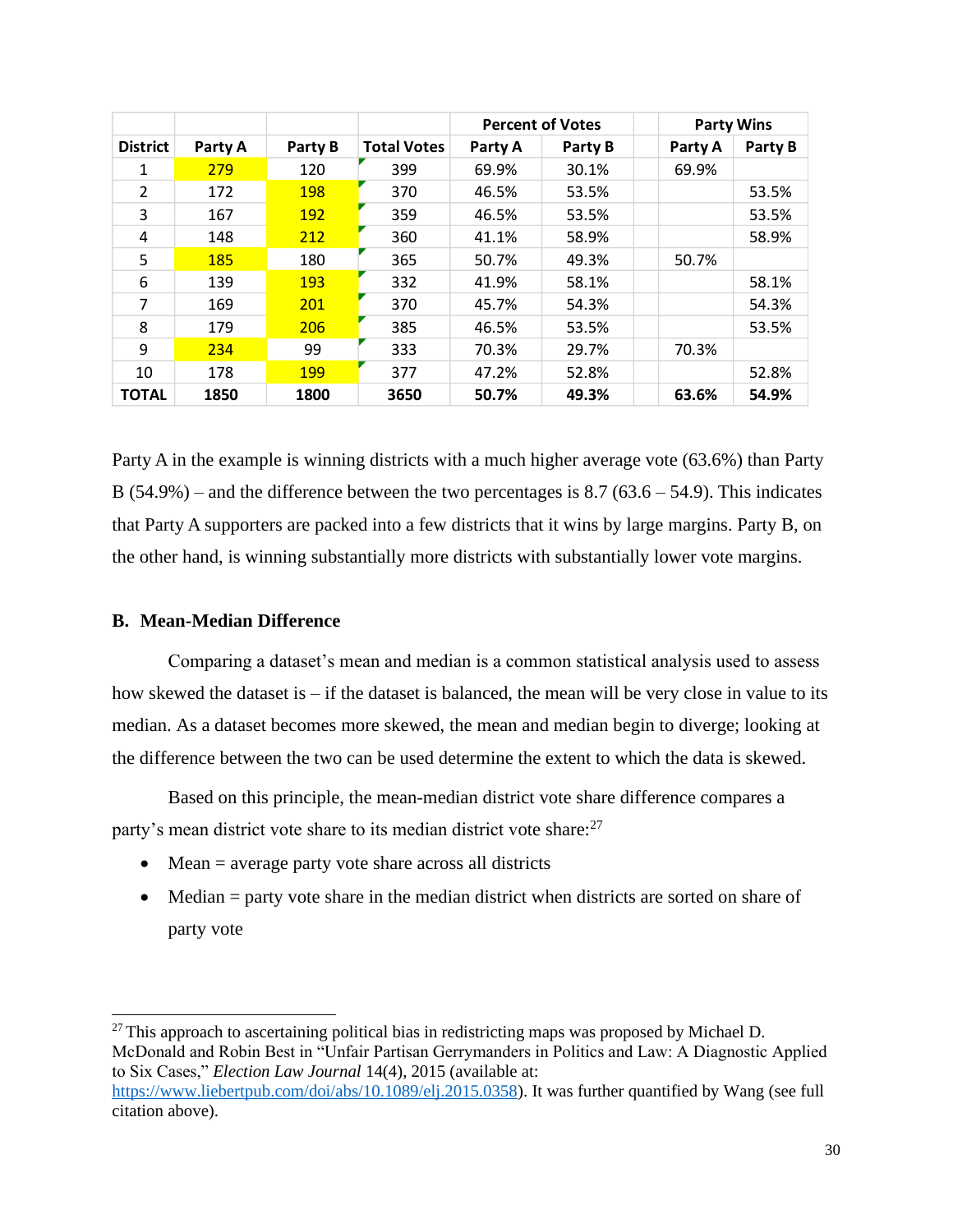The difference between the mean and median vote shares provides a measure of whether the redistricting map produces skewed election results. The following is an example of how this is calculated:

| Party A                    | Percentages I |
|----------------------------|---------------|
|                            | 41.1%         |
|                            | 41.9%         |
|                            | 45.7%         |
|                            | 46.5%         |
|                            | 46.5%         |
|                            | 46.5%         |
|                            | 47.2%         |
|                            | 50.7%         |
|                            | 69.9%         |
|                            | 70.3%         |
|                            |               |
| District median percentage | 46.5%         |
| Statewide mean percentage  | 50.7%         |
| Mean-Median Difference     | 4.2%          |

In this example, Party A received 50.7% of the statewide vote. Party A's median vote share (46.5%) is 4.2% lower than its mean vote share of 50.7%. This indicates that Party A must win more districts than Party B to win half of the seats – the redistricting map in skewed in favor of Party B. In fact, Party A would have had to win  $54.2\%$  ( $50.0 + 4.2$ ) of the statewide vote to win 50% of the seats.

## **C. Efficiency Gap**

This measure, introduced by University of Chicago law professor Nick Stephanopoulos and Public Policy Institute of California research fellow Eric McGhee, looks at the number of "wasted votes" across districts.<sup>28</sup>

In any election, nearly 50 percent of votes are wasted: all votes cast for a losing candidate, and any votes cast for a winning candidate beyond the threshold needed to win (50 percent in a two-candidate contest). In a hypothetical map with perfect partisan symmetry, both

<sup>&</sup>lt;sup>28</sup> Nicholas O. Stephanopoulos and Eric M. McGhee, "Partisan Gerrymandering and the Efficiency Gap," *University of Chicago Law Review*: Vol. 82 (2), 2015. Available at: [https://chicagounbound.uchicago.edu/uclrev/vol82/iss2/4.](https://chicagounbound.uchicago.edu/uclrev/vol82/iss2/4)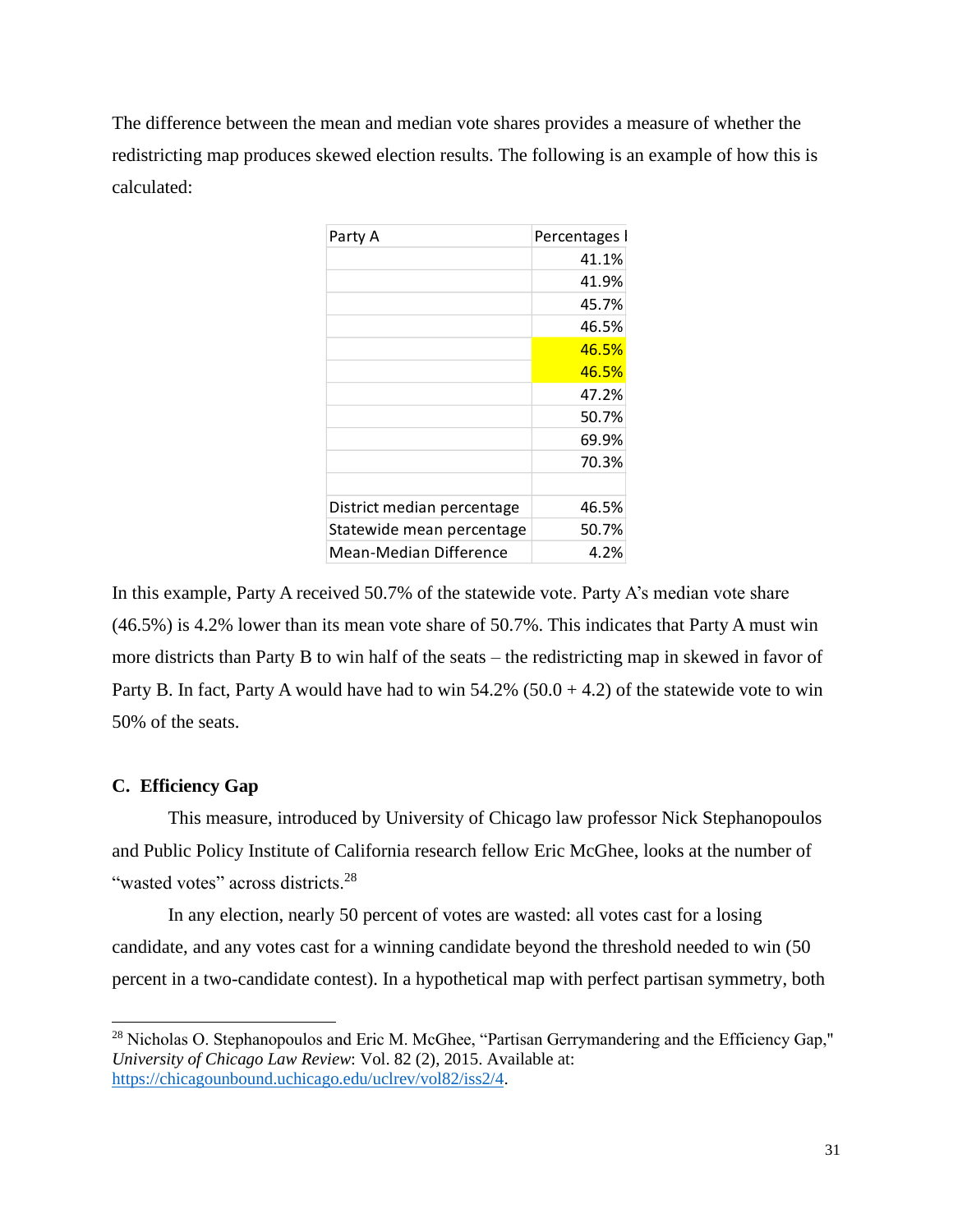parties would waste the same number of votes. A large difference between the parties' wasted votes indicates one party is treated more favorably than the other by the redistricting map. This is because the plan packs and cracks one party's supporters more than the other party's supporters.

The efficiency gap is calculated by taking one party's total wasted votes in an election, subtracting the other party's total wasted votes, and dividing this by the total number of votes cast. It captures in a single number the extent to which district lines waste the two parties votes unequally.

> Efficiency Gap =  $[{\text{Party A wasted votes}}] - [{\text{Party B wasted votes}}]$ total number of votes cast statewide

Example:

|                 |         |         |                    | <b>Lost Votes</b> |          | minimum | <b>Surplus Votes</b> |              | <b>Total Wasted Votes</b> |         |
|-----------------|---------|---------|--------------------|-------------------|----------|---------|----------------------|--------------|---------------------------|---------|
| <b>District</b> | Party A | Party B | <b>Total Votes</b> | Party A           | Party B  | to win  | Party A              | Party B      | Party A                   | Party B |
| 1               | 279     | 120     | 399                | 0                 | 120      | 200     | 79                   | 0            | 79                        | 120     |
| $\mathcal{L}$   | 172     | 198     | 370                | 172               | 0        | 185     | $\Omega$             | 13           | 172                       | 13      |
| 3               | 167     | 192     | 359                | 167               | 0        | 180     | $\mathbf{0}$         | 12           | 167                       | 12      |
| 4               | 148     | 212     | 360                | 148               | $\Omega$ | 180     | $\mathbf{0}$         | 32           | 148                       | 32      |
| 5               | 185     | 180     | 365                | 0                 | 180      | 183     | 2                    | $\Omega$     | 2                         | 180     |
| 6               | 139     | 193     | 332                | 139               | 0        | 166     | $\mathbf{0}$         | 27           | 139                       | 27      |
| 7               | 169     | 201     | 370                | 169               | 0        | 185     | $\mathbf{0}$         | 16           | 169                       | 16      |
| 8               | 179     | 206     | 385                | 179               | $\Omega$ | 193     | $\Omega$             | 13           | 179                       | 13      |
| 9               | 234     | 99      | 333                | $\Omega$          | 99       | 167     | 67                   | $\mathbf{0}$ | 67                        | 99      |
| 10              | 178     | 199     | 377                | 178               | $\Omega$ | 189     | $\Omega$             | 10           | 178                       | 10      |
| <b>TOTAL</b>    | 1850    | 1800    | 3650               | 1152              | 399      |         | 148                  | 123          | 1300                      | 522     |

In this example, supporters of Party A cast 1152 votes for losing candidates and 148 surplus votes – votes beyond what was necessary to elect Party A candidates. Supporters of Party B, on the other hand, cast only 399 of their votes for losing candidates and 522 surplus votes. Adding together these two sets of votes, Party A had a total of 1300 wasted votes; Party B had a total of only 522 votes. The efficiency gap is therefore calculated as  $21.3\%$  (1300-522/3650 = 778/3650 = .213). This efficiency gap in favor of Party B can be interpreted as the percentage of seats Party B won above what would be expected in a politically fair or neutral map.

#### **D. Court Acceptance of these Measures**

These three measures have all been developed within the last decade and therefore do not have a long history of consideration by the courts. However, they have been introduced recently